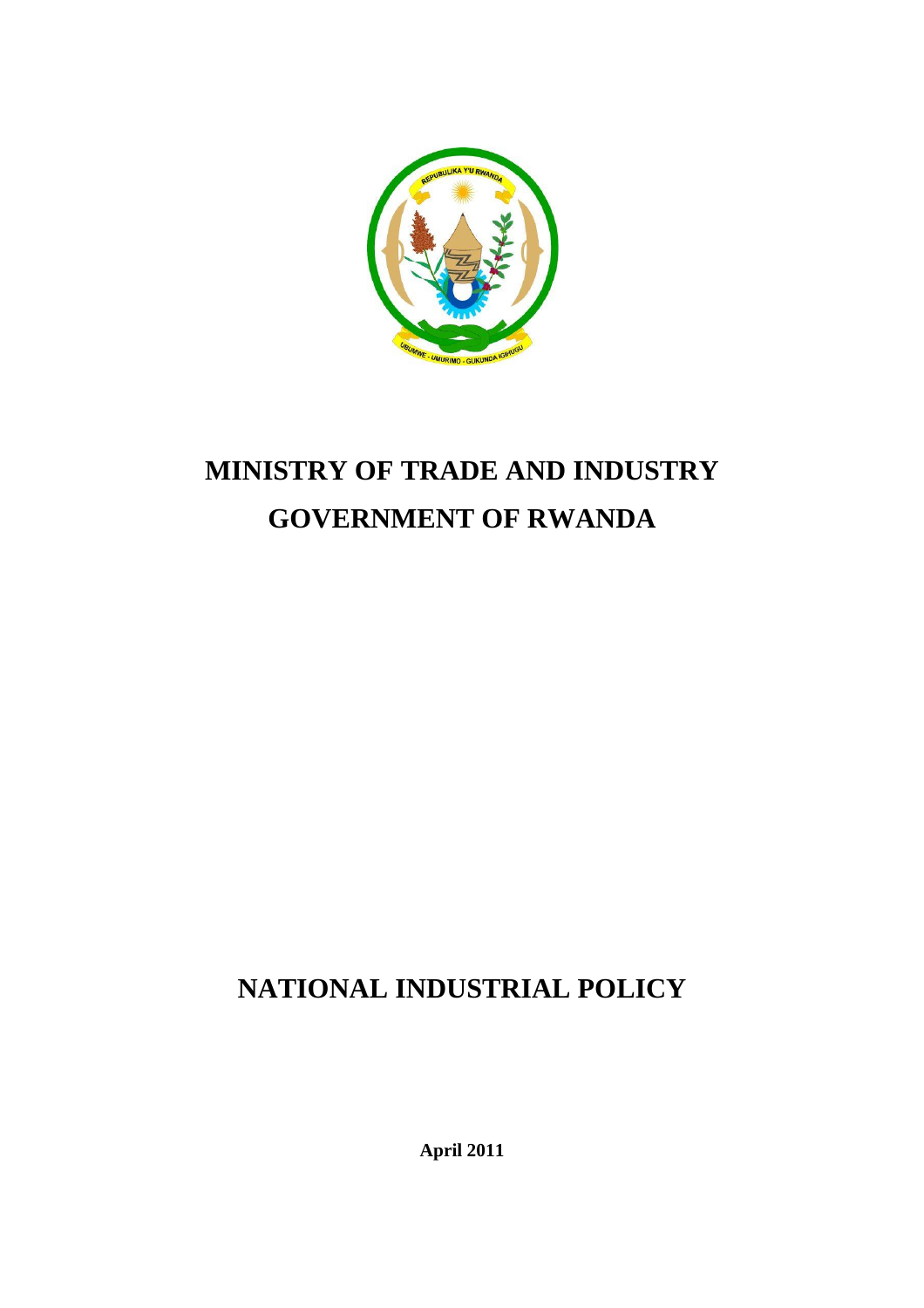# <span id="page-1-0"></span>**LIST OF ACRONYMS**

| <b>AGOA</b>      | Africa Growth and Opportunities Act                 |
|------------------|-----------------------------------------------------|
| <b>AfDB</b>      | <b>African Development Bank</b>                     |
| <b>ATDCs</b>     | <b>Appropriate Technology Demonstration Centres</b> |
| <b>BICS</b>      | Business investment climate survey                  |
| <b>BNR</b>       | Banque Nationale du Rwanda                          |
| <b>BPO</b>       | Business process outsourcing                        |
| <b>BRD</b>       | Banque Rwandaise de Développement                   |
| <b>CET</b>       | <b>Common External Tariff</b>                       |
| CIF              | Customs, insurance, freight                         |
| CIP              | Crop Intensification Programme                      |
| <b>DRC</b>       | Democratic Republic of Congo                        |
| <b>DTIS</b>      | Diagnostic Trade Integration Study                  |
| EAC              | <b>East African Community</b>                       |
| EU               | European Union                                      |
| <b>EBA</b>       | Everything But Arm Initiative                       |
| <b>EDPRS</b>     | Economic Development and Poverty Reduction Strategy |
| <b>EPA</b>       | Economic Partnership Agreement                      |
| <b>FDI</b>       | Foreign Direct Investment                           |
| <b>FEPA</b>      | Framework Economic Partnership Agreement            |
| <b>FWC</b>       | Fully washed coffee                                 |
| <b>GDP</b>       | Gross domestic product                              |
| <b>GNI</b>       | Gross national income                               |
| GoR              | Government of Rwanda                                |
| <b>HACCP</b>     | Hazard Analysis and Critical Control Points         |
| <b>HEIs</b>      | <b>Higher Education Institutions</b>                |
| <b>HIDA</b>      | Human and Institutional Capacity Development Agency |
| <b>ICT</b>       | Information and communication technology            |
| <b>IDEC</b>      | <b>Industrial Development and Export Council</b>    |
| <b>IDP</b>       | <b>Integrated Development Programme</b>             |
| <b>IRDA</b>      | <b>Industrial Research and Development Agency</b>   |
| <b>IRST</b>      | Institute of Scientific and Technological Research  |
| <b>KOICA</b>     | Korea International Cooperation Agency              |
| Kwh              | Kilowatt per Hour                                   |
| <b>LDC</b>       | Least developed country                             |
| <b>MFIs</b>      | Microfinance institutions                           |
| <b>MHT</b>       | Medium and high technology                          |
| <b>MIFOTRA</b>   | Ministry for Public Services and Skills             |
| <b>MINAGRI</b>   | Ministry of Agriculture                             |
| <b>MINECOFIN</b> | Ministry of Finance and Economic Planning           |
| <b>MINEDUC</b>   | Ministry of Education                               |
| <b>MINICOM</b>   | Ministry of Trade and Industry                      |
| <b>MININFRA</b>  | Ministry of Infrastructure                          |
| <b>MINIRENA</b>  | Ministry of Natural Resources                       |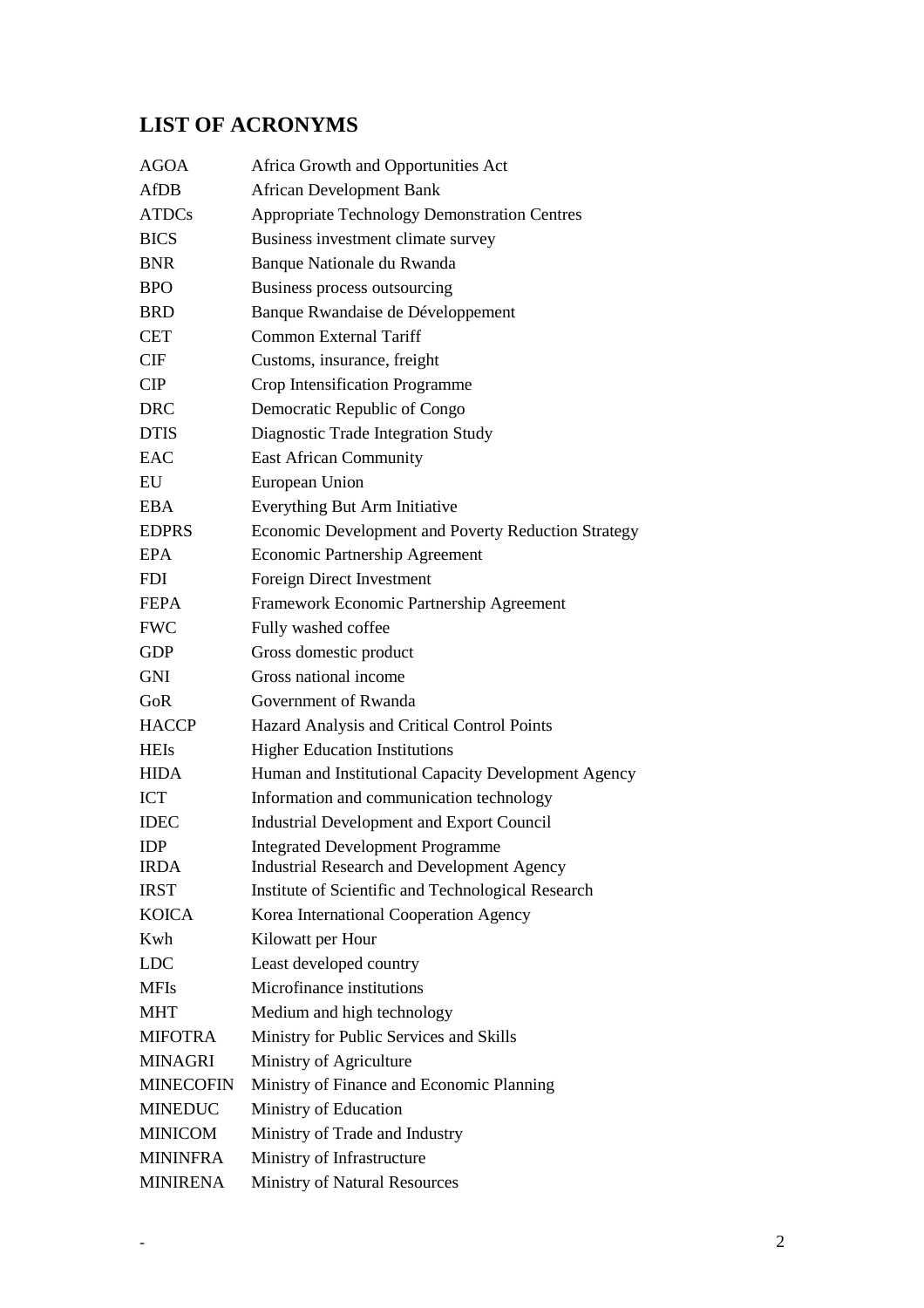| <b>MINICT</b>    | Ministry of Information and Communication Technology        |
|------------------|-------------------------------------------------------------|
| <b>MSME</b>      | Micro, small and medium enterprise                          |
| <b>MTEFs</b>     | Medium Term Expenditure Framework                           |
| <b>MVA</b>       | Manufacturing value added                                   |
| <b>MW</b>        | Megawatts                                                   |
| <b>NAAPs</b>     | <b>Needs Assessments and Action Plans</b>                   |
| <b>NBR</b>       | National Bank of Rwanda                                     |
| <b>NTBs</b>      | <b>Non-Tariff Barriers</b>                                  |
| <b>NGO</b>       | Non-Governmental Organizations                              |
| <b>NICI Plan</b> | National Information, Communication and Infrastructure Plan |
| <b>NISR</b>      | National Institute of Statistics                            |
| <b>OECD</b>      | Organization for Economic Cooperation and Development       |
| <b>OGMR</b>      | Rwanda Geology and Mines Authority                          |
| <b>OTF</b>       | On The Frontier                                             |
| <b>PAYE</b>      | Pay as You Earn                                             |
| <b>PPP</b>       | Public private partnership                                  |
| <b>PSCBS</b>     | <b>Public Sector Capacity Building Secretariat</b>          |
| <b>PSF</b>       | <b>Private Sector Federation</b>                            |
| R&D              | Research and development                                    |
| <b>RDB</b>       | Rwanda Development Board                                    |
| <b>REMA</b>      | Rwanda Environmental Management Authority                   |
| <b>RICP</b>      | Rwanda Investment Climate Project                           |
| <b>RRA</b>       | Rwanda Revenue Authority                                    |
| <b>RWF</b>       | Rwanda Franc                                                |
| <b>SACCO</b>     | Savings and Credit Cooperatives                             |
| SEZ              | Special economic zone                                       |
| <b>SME</b>       | Small and medium enterprise                                 |
| <b>SNV</b>       | Netherlands Development Organization                        |
| <b>SPS</b>       | Sanitary and Phyto-Sanitary                                 |
| STI              | Science, Technology and Innovation                          |
| <b>TBT</b>       | <b>Technical Barriers to Trade</b>                          |
| <b>TVET</b>      | Technical and vocational education and training             |
| <b>UBPR</b>      | Union des Banques Populaires du Rwanda                      |
| <b>USAID</b>     | United States Agency for International Development          |
| <b>UNIDO</b>     | United Nations Industrial Development Organization          |
| <b>VAT</b>       | Value Added Tax                                             |
| <b>WDA</b>       | Workforce Development Agency                                |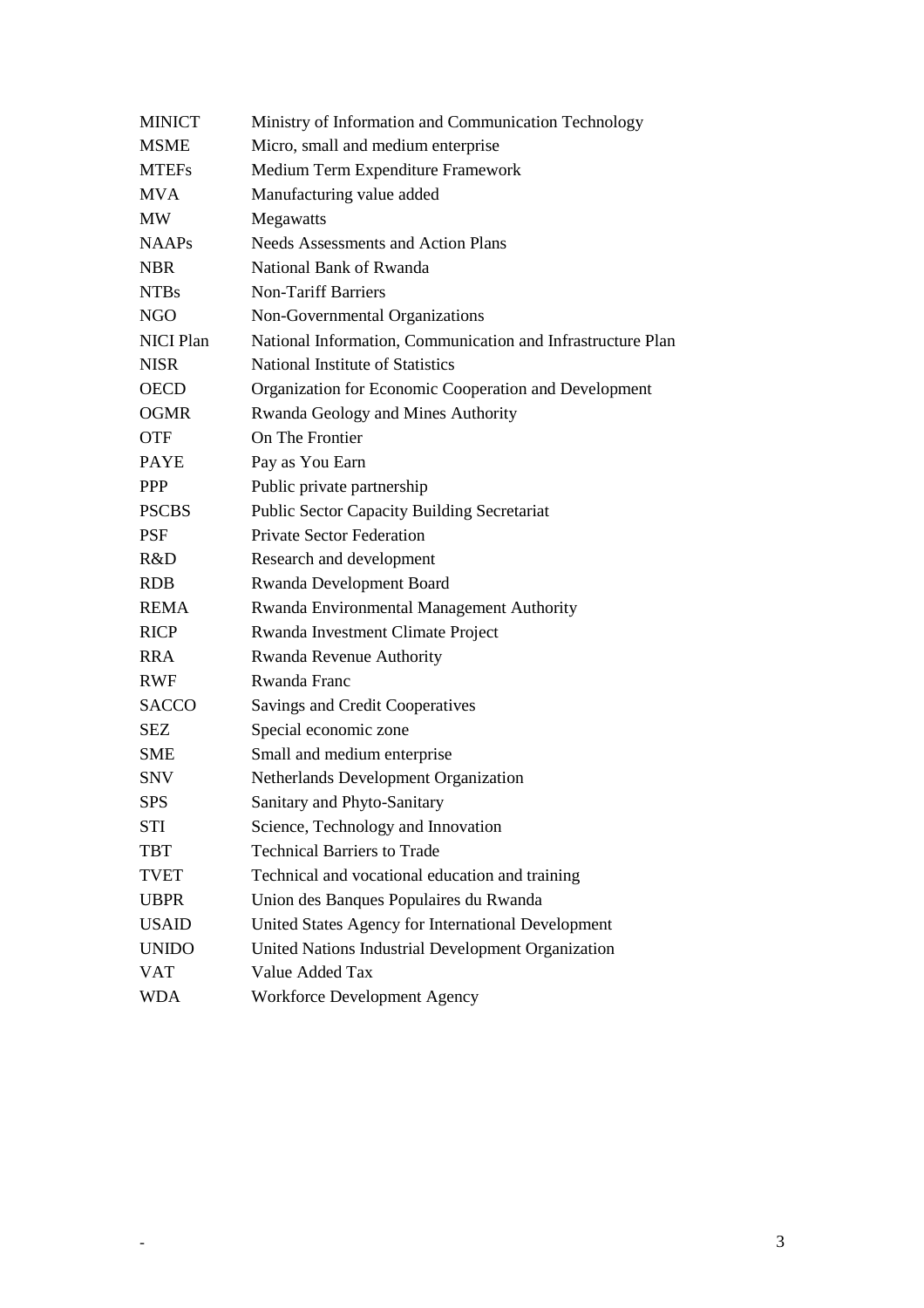# **TABLE OF CONTENTS**

<span id="page-3-0"></span> $\omega_{\rm{max}}$ 

| 1.           |                                                    |  |
|--------------|----------------------------------------------------|--|
| 2.<br>2.1.   |                                                    |  |
| 2.2.         |                                                    |  |
| 2.3.<br>2.4. |                                                    |  |
| 3.           |                                                    |  |
| 3.1.         |                                                    |  |
| 3.2.         |                                                    |  |
| 4.           |                                                    |  |
| 4.1          |                                                    |  |
| 4.2<br>4.3   |                                                    |  |
|              | 4.3.1                                              |  |
|              | 4.3.2                                              |  |
|              | 4.3.3                                              |  |
|              | 4.3.4                                              |  |
|              | 4.3.5                                              |  |
|              | 4.3.6                                              |  |
|              | 4.3.7                                              |  |
|              | 4.3.8                                              |  |
| 5.           |                                                    |  |
| 6.           |                                                    |  |
| 7.           |                                                    |  |
| 8.           |                                                    |  |
| 9.           |                                                    |  |
|              |                                                    |  |
|              | 11. IMPACT ON EQUALITY, UNITY AND RECONCILATION 31 |  |
|              |                                                    |  |
|              |                                                    |  |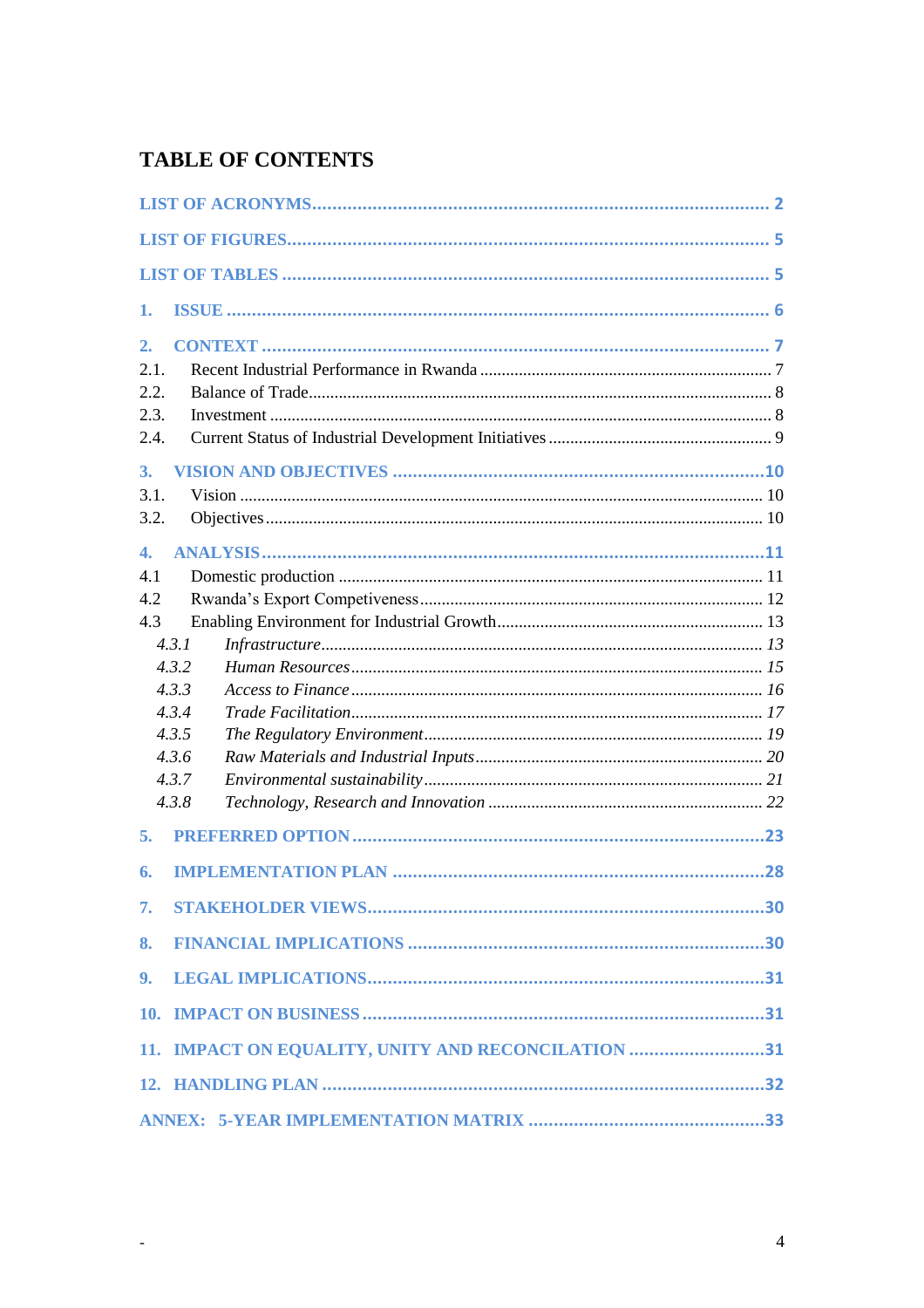## **LIST OF FIGURES**

# <span id="page-4-0"></span>**LIST OF TABLES**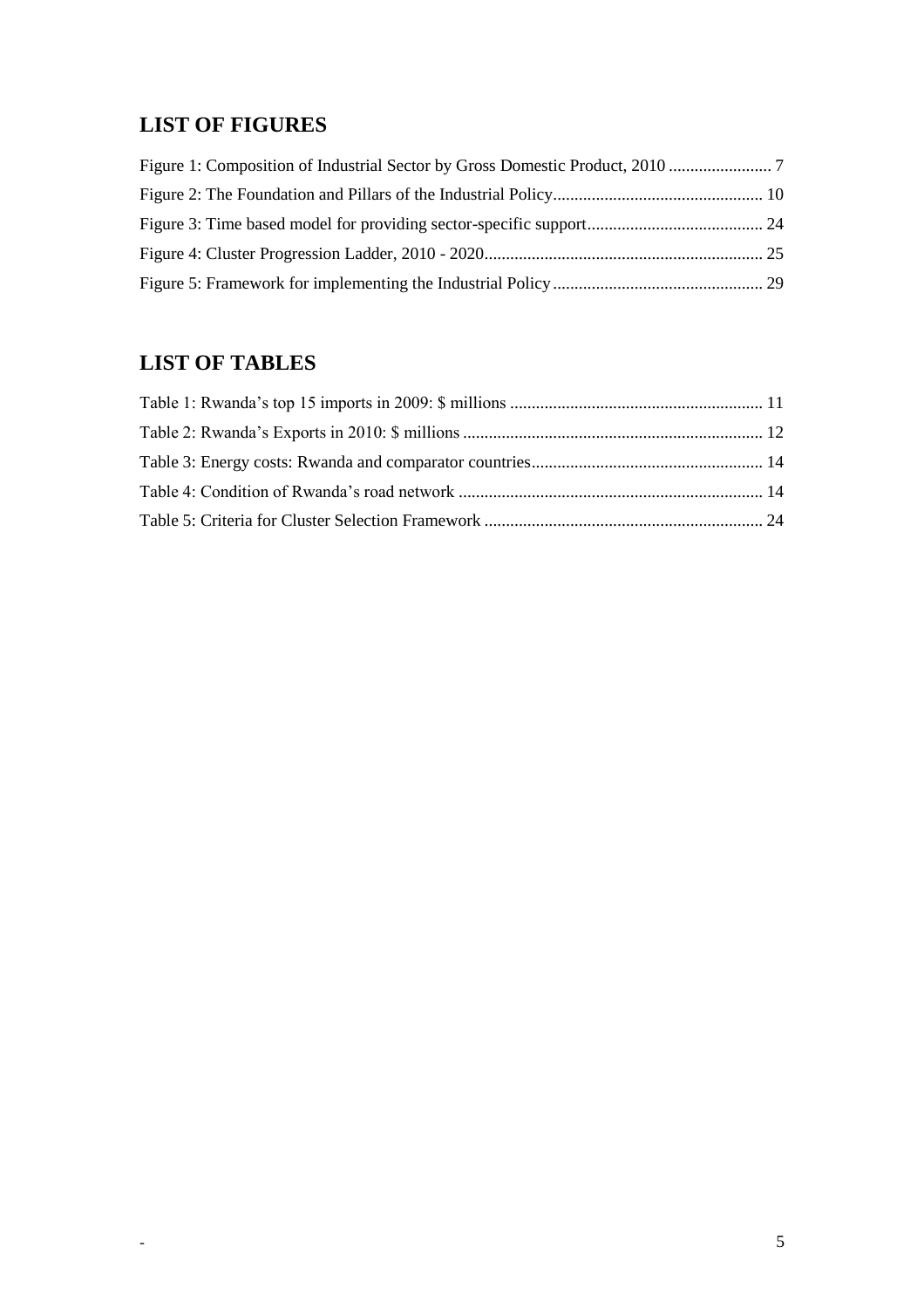### <span id="page-5-0"></span>**1. ISSUE**

The diversification of the Rwandan economy into new sectors of activity is essential for meeting the goals set by the Government of Rwanda (GoR) in Vision 2020. The industrial sector is currently small, contributing on average around 15 per cent of GDP.

For Rwanda to reach the Vision 2020 target, it *requires the share of industry to increase to 26% of GDP*. This will oblige the industrial sector to outstrip services and agriculture by recording at least 12% growth annually. Achieving this transformation requires a dynamic and coherent industrial policy for Rwanda.

An industrial transformation is also required in order to achieve the employment targets of Vision 2020 - non-farm employment will reach 1.4 million.<sup>1</sup> Industry currently employs just 4 per cent of the workforce or 170,000 people. This compares to agriculture which employs over 80 per cent of the population<sup>2</sup>.

Rwanda is also now faced with the challenges and opportunities that greater regional integration presents. As a member of the East African Community (EAC) and the Common Market for East and Southern Africa (COMESA), Rwanda faces reduced costs in accessing a much larger market - the two areas have a combined population of over 450 million and a combined GDP of close to \$500 billion. Rwandan firms have an opportunity to serve this market, but will also face greater competition from businesses in countries with larger and more sophisticated industrial sectors, such as Egypt and Kenya. *Effective policy is required to ensure that Rwandan enterprise can compete regionally and beyond.* 

Industrial development is structured upon two economic pillars of domestic production and export competitiveness. The construction of these pillars is built upon the foundation of a strong enabling environment. Doing so is essential in addressing Rwanda's increasing trade deficit, which currently exceeds US\$0.9 billion, by reducing dependence on imports and significantly boosting export revenues.

The role of industrial policy - as illustrated in international best practice - is to foster growth, value addition and dynamic expansion into new areas of comparative advantage<sup>3</sup> where market failures would otherwise prevent or slow development. Tackling these market failures directly is seen as a first-best solution. As a result, this Industrial Policy is issue-specific and

 $\ddot{\phantom{a}}$ 

<sup>&</sup>lt;sup>1</sup> Rwanda Vision 2020

<sup>2</sup>NISR (2007) Labour market and economic activity trends in Rwanda: Analysis of EICV2 Survey

<sup>&</sup>lt;sup>3</sup> Rodrik, D., (2007), "Normalizing Industrial Policy", Paper prepared for the Commission on Growth and Development, Revised September 2007.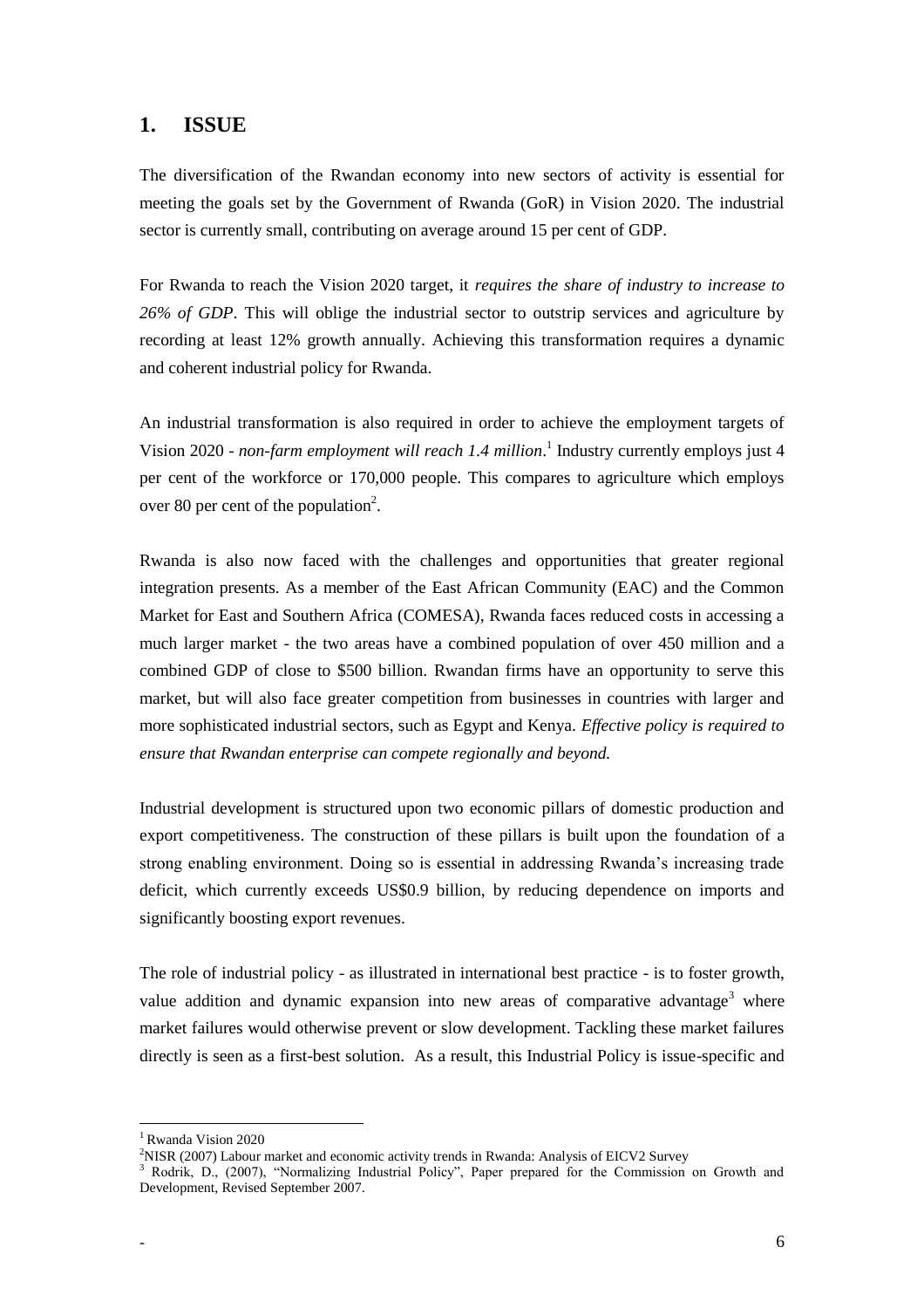focuses on addressing the hindrances to Rwanda's rapid industrialization, but also targets selected key growth clusters.

# <span id="page-6-0"></span>**2. CONTEXT**

This section provides a background to the current status of industrial development in Rwanda with respect to the two pillars of export competitiveness and domestic production. In particular, it records the progress made so far in achieving the Vision 2020 goals.

### <span id="page-6-1"></span>2.1. RECENT INDUSTRIAL PERFORMANCE IN RWANDA

Rwanda's GDP reached \$5.5 billion in 2010, translating into a GDP per capita level of \$540<sup>4</sup>. Rwanda's productive structure is still dominated by agriculture and low-value services. Food crops form the largest single sub-sector of the Rwandan economy at 31 per cent of GDP. This is followed by wholesale and retail trade with 14 per cent, while other large service sectors predominate, including real estate and business services (10 per cent of GDP), transport and communication (8 per cent), public administration (5 per cent) and education (5 per cent).

**The industrial sector contributed 15 per cent of GDP in 2010**, less than half the size of the services and agricultural sectors and some way short of Vision 2020's target of 26 percent. Construction is the largest industrial sub-sector, with 7 per cent of total GDP or 52 per cent of industrial output in 2010, up from 41 per cent in 2002. Manufacturing makes up 43 per cent of industrial output and just 7 per cent of total GDP, predominantly in food processing and beverages and tobacco. Other sub-sectors of manufacturing are negligible in total GDP.



<span id="page-6-2"></span>*Figure 1: Composition of Industrial Sector by Gross Domestic Product, 2010*

A survey conducted in 2001 found that just 11 per cent of the working age population worked outside of agriculture. By 2007, it was estimated that this share of non-agricultural jobs increased to 21 per cent, or 170,000 people compared to 725,000 in services and 3,450,000 in

 4 Source: NISR. GDP Annual Estimates (2010), March 2011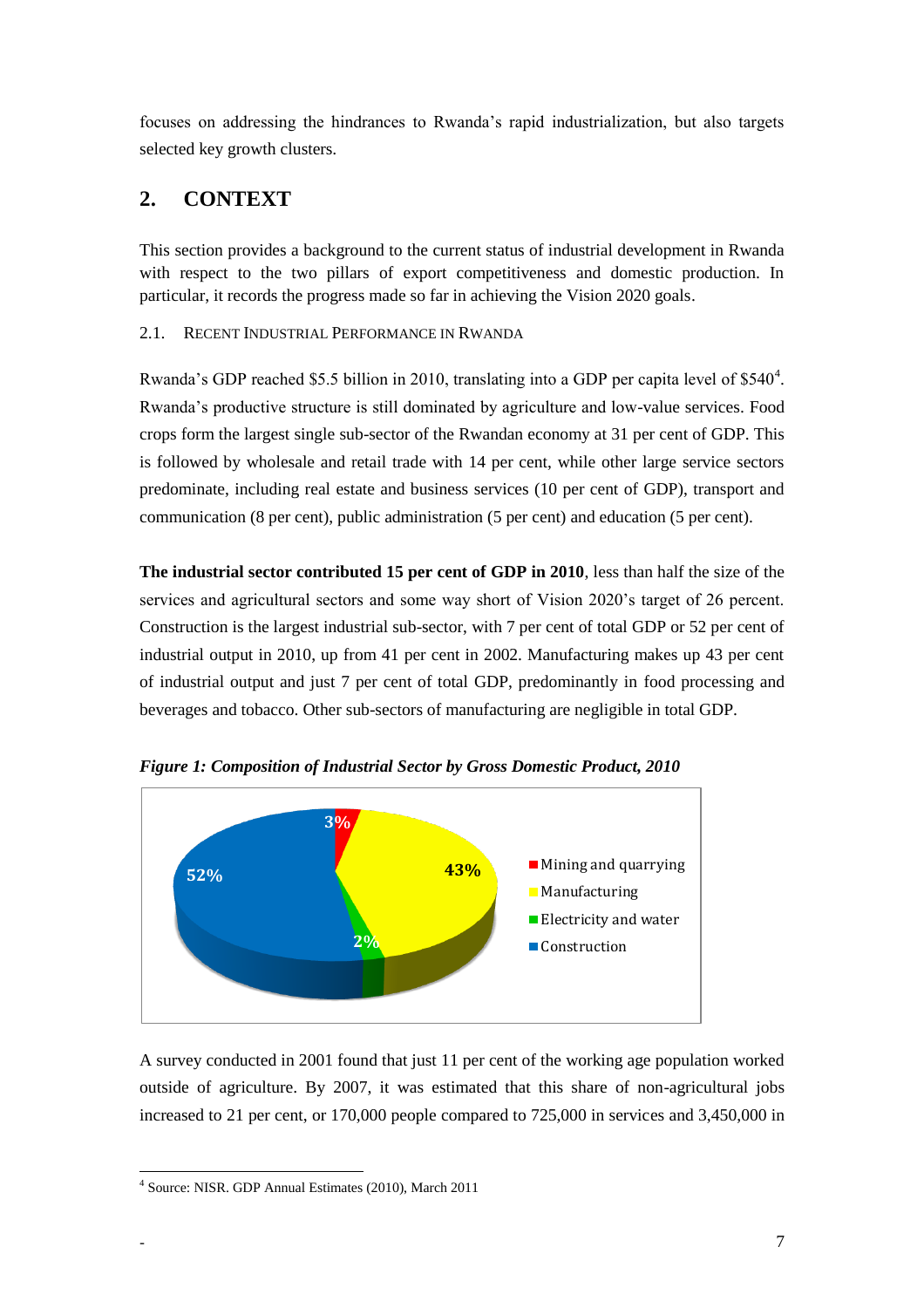agriculture, fishing and forestry. Vision 2020 targets an annual creation of 140,000 jobs annually by 2020 to reach a minimum of 1.4 million for off-farm employment.<sup>5</sup>

Despite housing just one in ten of the Rwandan population, around one in three businesses in Rwanda are located in the capital, Kigali. The remainder are fairly evenly spread across Rwanda's provinces<sup>6</sup>. The vast majority of all business is classified as microenterprises (90 per cent), with the remainder mostly small enterprises. Just 0.2 per cent of businesses are medium sized, while just 0.15 per cent or around *100 businesses in Rwanda are classified as large*, according to the PSF Business Census.

### <span id="page-7-0"></span>**2.2. BALANCE OF TRADE**

Rwanda's exports of goods have increased significantly in the recent past, rising to \$254 million in 2010 from \$62 million in 2003. **Export revenues are highly concentrated in a few products**, with coffee, tea and minerals together making up 79 per cent of exports excluding re-exports. Considering services, tourism is also a significant earner of foreign exchange, bringing in \$200 million of exports in 2010.

However, imports to Rwanda have grown faster, from \$325 million in 2003 to \$1,389 million in 2010<sup>7</sup>. The ratio of exports to imports fell from 23 per cent in 2008 to 18 per cent in 2010, with Rwanda's trade in goods deficit exceeding \$1 billion – representing around 20 per cent of Rwanda's GDP. **Rwanda therefore has a severe balance of payments deficit**, with the trade deficit slightly offset by tourist revenue, FDI, aid transfers and remittances. For longterm sustainability, Rwanda needs to increase its exports.

Alongside minerals, tea and coffee, Rwanda has a number of much smaller existing exports – including horticulture, pyrethrum, hides and skins, and handicrafts. These exports have shown significant volatility in recent years, particularly as a result of the global economic crisis. Rwanda's imports largely constitute products that have had some degree of manufacturing especially raw materials whose prices have been rising steadily. Among the top 15 imports in 2008, 2009 and 2010, only vegetable oils, raw sugars, palm oil and soaps could be classified as commodities or low technology products. Other imports are predominantly medium technology products, such as vehicles, building materials, pharmaceuticals or computing.

#### <span id="page-7-1"></span>**2.3. INVESTMENT**

Rwanda's investment levels have increased significantly in recent years, though they have been volatile. In 2010, registered investments totalled RWF 232 billion compared to RWF 645 billion in 2009. This is partially due to large, one-off entrants such as the Lake Kivu gas

<sup>5</sup> Rwanda Vision 2020

<sup>&</sup>lt;sup>6</sup> PSF (2008) "Rwanda business operators census report"

<sup>7</sup> Source BNR. Import figures are CIF.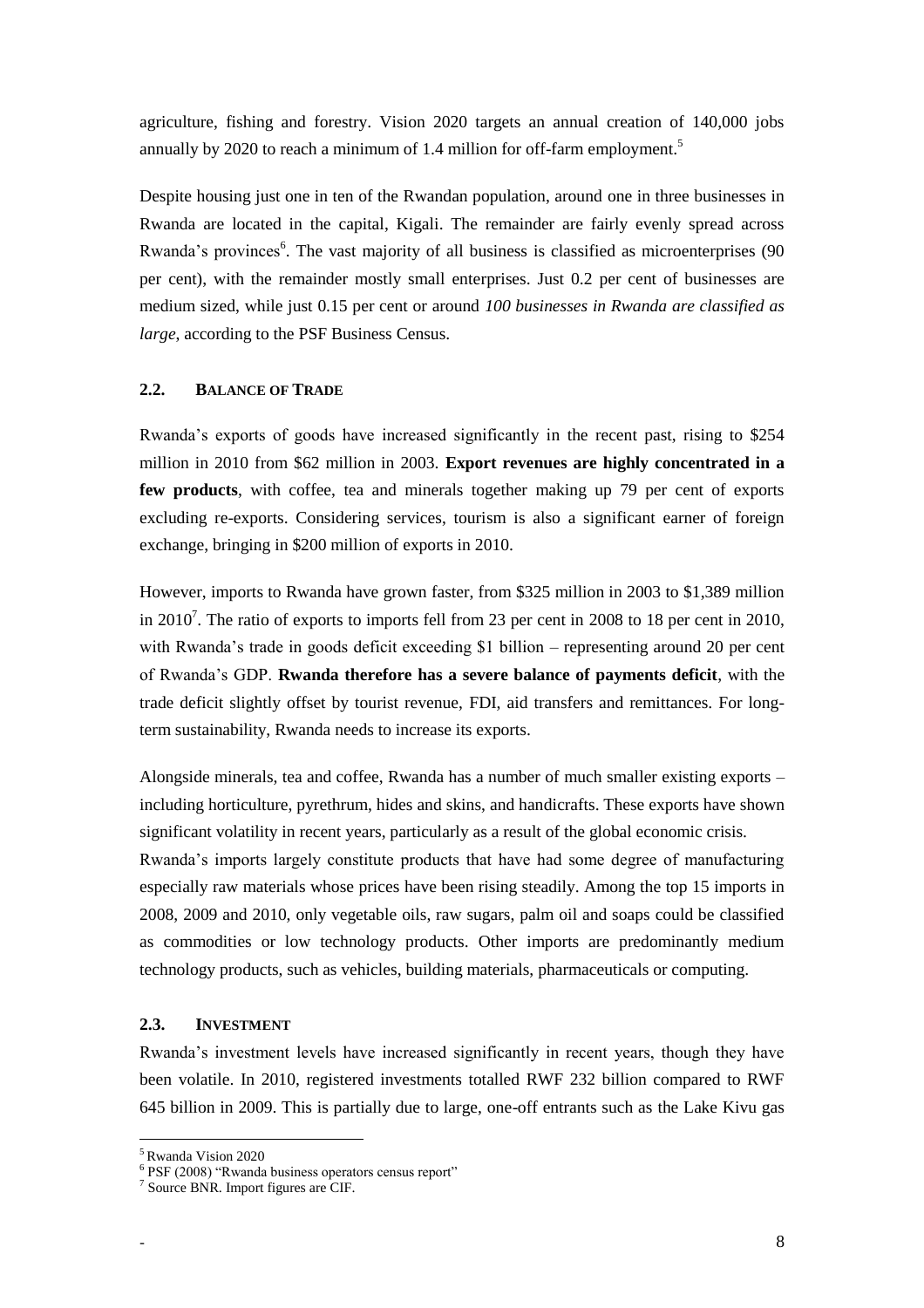extraction project. However, it may also reflect a mixture of external shocks - such as the financial crisis, which has downtrodden global demand - and internal bottlenecks to investment. Local investment in recent years has been largely driven by the construction industry. **The investment rate must increase, especially in industry**, if the goals and objectives set out in this policy are to be achieved. Vision 2020 targets a gross domestic investment rate of 29 percent of GDP by 2020. In 2010, the investment rate stood at 21 percent of GDP in comparison to 13 percent in  $2000^8$ .

#### <span id="page-8-0"></span>**2.4. CURRENT STATUS OF INDUSTRIAL DEVELOPMENT INITIATIVES**

- The Ministry of Trade and Industry has developed a number of key policies and strategies aimed at improving the business environment and complementing efforts to develop the industrial sector. These include the SME Development Policy (2010), Trade Policy (2010), Competition Policy (2010)
- The central remit of the Rwanda Development Board (RDB), established in 2008, includes providing current and potential exporters with trade and market information as well as advice and recommendations the Government on practical measures to stimulate export trade. It acts as a one-stop-shop for investors and has significantly reduced the cost of doing business, making Rwanda the most reformed in the region.
- The Private Sector Federation of Rwanda (PSF) aims to strengthen private companies, build human capacity for the private sector, facilitate sustainable funding sources for Rwanda's private sector, develop a vibrant membership association of private sector players and provide economic dispute arbitration.
- The industrial sector especially SMEs has also been supported by international NGOs including Netherlands Development Agency (SNV), UNIDO and USAID which have implemented industry support projects especially in support of rural small scale enterprises.
- Good governance and zero-tolerance to corruption has given Rwanda a competitive edge compared to its regional neighbours.
- Institutions charged with capacity building have been empowered to so such as WDA and PSCBS in conjunction with MIFOTRA.
- Land reform policies are being implemented and will impact on land availability for industries and agriculture.
- Rwanda has joined both the EAC and the Commonwealth bodies hence ensuring more partnerships and wider markets.

 $\ddot{\phantom{a}}$ 

<sup>8</sup> Gross Capital Formation, NISR Annual GDP estimates 2010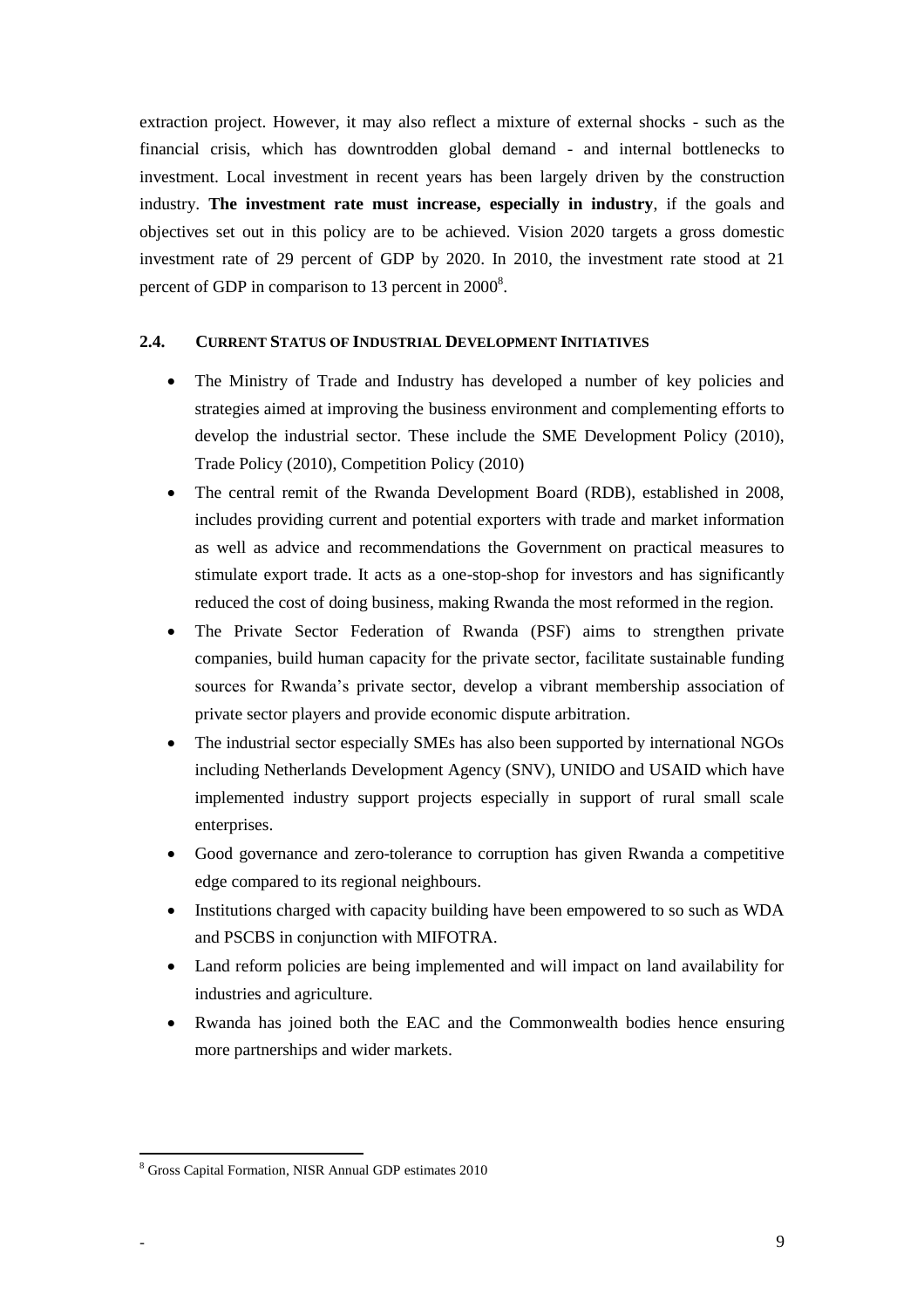### <span id="page-9-0"></span>**3. VISION AND OBJECTIVES**

### <span id="page-9-1"></span>**3.1. VISION**

The vision of the policy is for Rwanda to have:

**"***Competitive industrial and advanced services sectors producing over \$1.5 billion of exports by 2020, while increasing the number of off farm jobs."*

### <span id="page-9-2"></span>**3.2. OBJECTIVES**

The broad goals of the Rwandan Industrial Policy are those stipulated in the Vision 2020 and the Economic Development and Poverty Reduction Strategy 2008-12 (EDPRS). These include promoting the growth of the economy with the target of becoming a middle-income country by 2020 - requiring GDP growth of at least 8 per cent on average per annum. They also include the goal of structural transformation, with industry accounting for 26% of GDP by 2020; the national investment rate reaching 30 per cent of GDP; and non-farm employment reaching 1.4 million.

In order to achieve these high level goals, the Industrial Policy has three objectives. These include:

- **1) Increase domestic production for local consumption**
- **2) Improve Rwanda's export competitiveness**
- **3) Create an enabling environment for Rwanda's industrialization**

<span id="page-9-3"></span>

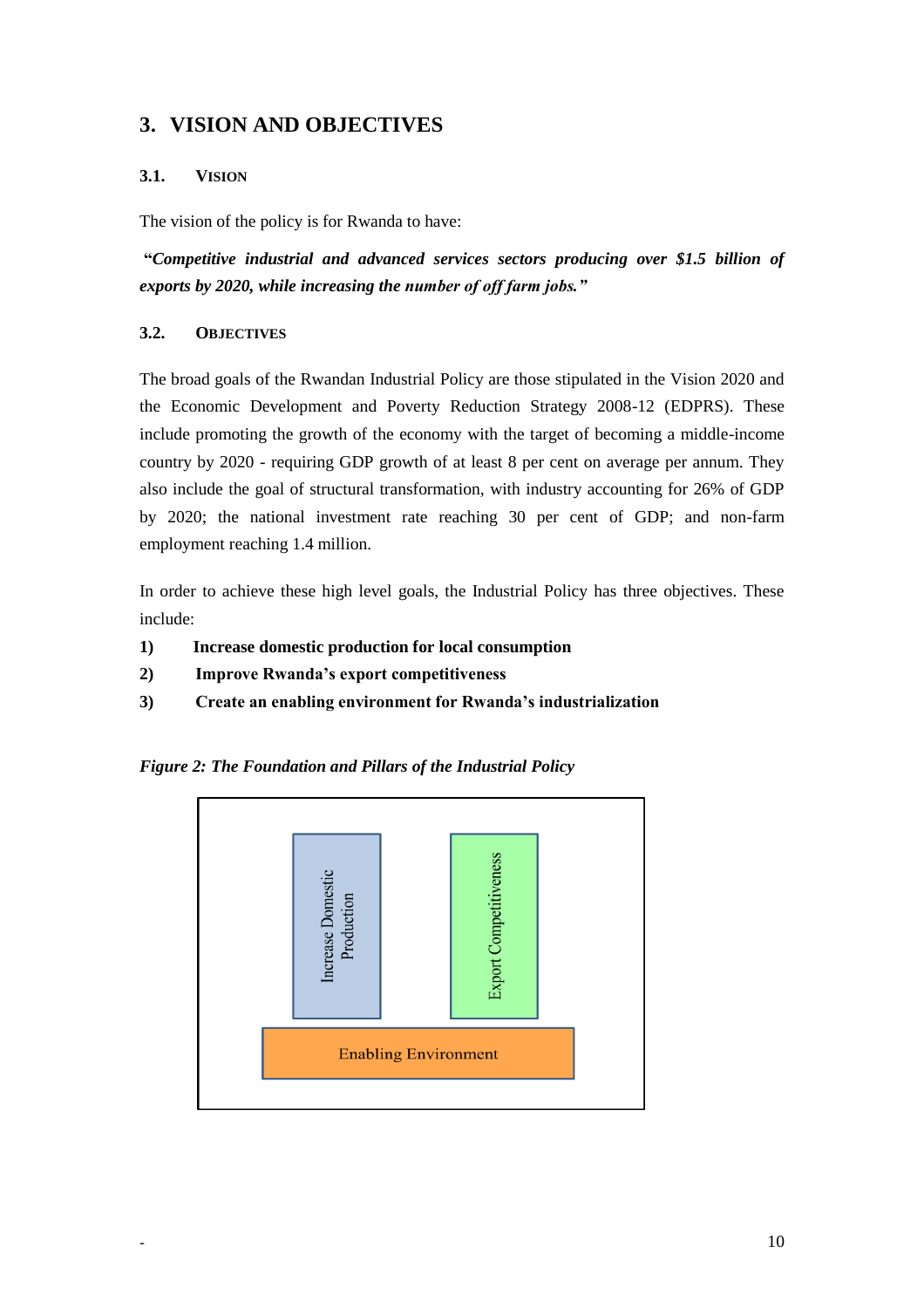### <span id="page-10-0"></span>**4. ANALYSIS**

This section looks at two main issues. Firstly, it addresses the need for Rwanda to increase its domestic production and improve its export competitiveness in order to drive Rwanda's industrialisation. Secondly, it also provides an analysis of the enabling environment necessary for Rwanda's industrial growth. The Figure 2 above illustrates the analytical framework utilised in guiding Rwanda's Industrial Policy.

### <span id="page-10-1"></span>**4.1 DOMESTIC PRODUCTION**

Rwanda imported \$1,227 million of goods in 2009, indicating a trade in goods deficit in excess of \$1 billion. This is fundamentally an unsustainable position and is only possible due to FDI and particularly large aid inflows. Beyond export diversification for long-term economic growth sustainability, Rwanda needs to look to boost production in industries in which it currently only imports.

<span id="page-10-2"></span>

|                |                                 | Imports in \$ |
|----------------|---------------------------------|---------------|
| Rank           | <b>Product</b>                  | millions      |
|                | Vehicles                        | 110           |
| $\overline{2}$ | Metal parts and structures      | 96            |
| 3              | Petrol                          | 96            |
| 4              | Telecommunications equipment    | 83            |
| 5              | Pharmaceuticals and medicaments | 81            |
| 6              | Electric generators             | 70            |
| 7              | Computing and electronics       | 53            |
| 8              | Electrical equipment            | 51            |
| 9              | Cement                          | 40            |
| 10             | Vegetable oils                  | 30            |
| 11             | Manufactured fertilisers        | 30            |
| 12             | Goods transport vehicles        | 29            |
| 13             | Raw sugars                      | 21            |
| 14             | Palm oil                        | 18            |
| 15             | Soaps                           | 17            |

*Table 1: Rwanda's top 15 imports in 2009: \$ millions<sup>9</sup>*

Rwanda's imports largely constitute products that have had some degree of manufacturing. Among the top 15 imports in 2009, only vegetable oils, raw sugars, palm oil and soaps could be classified as commodities or low technology products. Other imports are predominantly medium technology products, such as vehicles, building materials, pharmaceuticals or computing. Competing with imports therefore requires significant investment and technological upgrading for Rwandan firms, with specific cluster focus required, particularly in advanced industries such as pharmaceuticals or building materials.

<sup>&</sup>lt;sup>9</sup> Source: UN Comtrade accessed by WITS. The nine areas are the high level classifications under SITC Ver.3.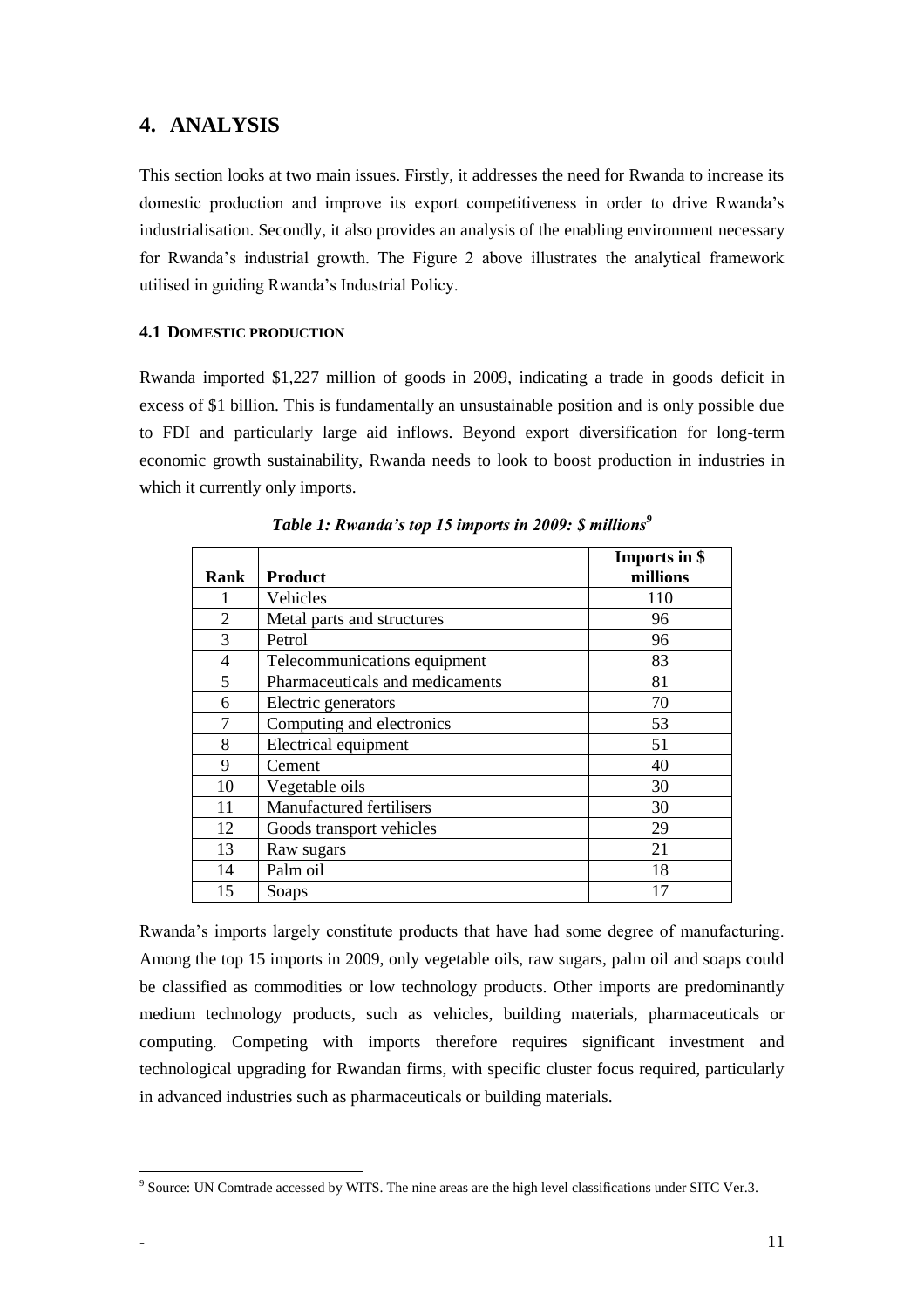#### <span id="page-11-0"></span>**4.2 RWANDA'S EXPORT COMPETIVENESS**

Rwanda's exports, including tourism, have increased significantly over the past decade, rising to US\$454 million in 2010. This marks an impressive trend in nominal export revenue growth since 2003. Export growth was led by tourism, tea, coffee and mining sectors, as well as strong growth of re-exports.<sup>10</sup>

<span id="page-11-1"></span>

| <b>PRODUCTS</b>       | Jan-December 2010 |
|-----------------------|-------------------|
| Tourism               | 200,000,000       |
| <b>Total Mining</b>   | 67,790,142        |
| Cassiterite           | 42,207,860        |
| Coltan                | 18,482,773        |
| Wolfram               | 7,099,509         |
| Coffee                | 56,081,155        |
| Tea                   | 55,709,223        |
| Hides & Skins         | 3,743,825         |
| Pyrethrum             | 1,406,548         |
| Other exports         | 33,824,285        |
| Re-exports            | 35,902,211        |
| <b>Total Receipts</b> | 454, 457, 389     |

*Table 2: Rwanda's Exports in 2010: \$ millions<sup>11</sup>*

The bulk of Rwandan exports, currently around 80 per cent, are concentrated in Rwanda's traditional commodity export sectors of tea, coffee and minerals. Other export sectors, such as hides and skins, handicrafts and horticulture, bring in much smaller amounts of foreign currency comparatively. There is therefore an evident need to diversify in greater quantities into alternative sectors for exports.

Rwanda depends on volatile commodity products within its tea, coffee, and minerals industries, for the vast majority of its export revenues. Over-dependence on commodities for exports can contribute to lower long-term growth.<sup>12</sup> While Rwanda's coffee, tea and tourism strategies focus on moving towards more targeted, high-end market niches, progress is not complete and a global downturn may impact these specialty markets as well. Rwanda can escape the "commodity trap" by diversifying its exports into targeted products and services, innovating, increasing productivity, and serving higher margin, niche markets. The global market is becoming increasingly complex, with value chains stretching across continents. By

 $10$  Re-exports refers to foreign goods that are imported into the country and then re-exported, e.g., when minerals pass through Rwanda from Congo on their way to ports in Kenya and Tanzania.

<sup>11</sup> Source: UN Comtrade accessed by WITS. The nine areas are the high level classifications under SITC Ver.3.

<sup>&</sup>lt;sup>12</sup> Farole, Reis, Wagle. "Analyzing Trade Competitiveness, A Diagnostics Approach". World Bank, Policy Research Working Paper 5329.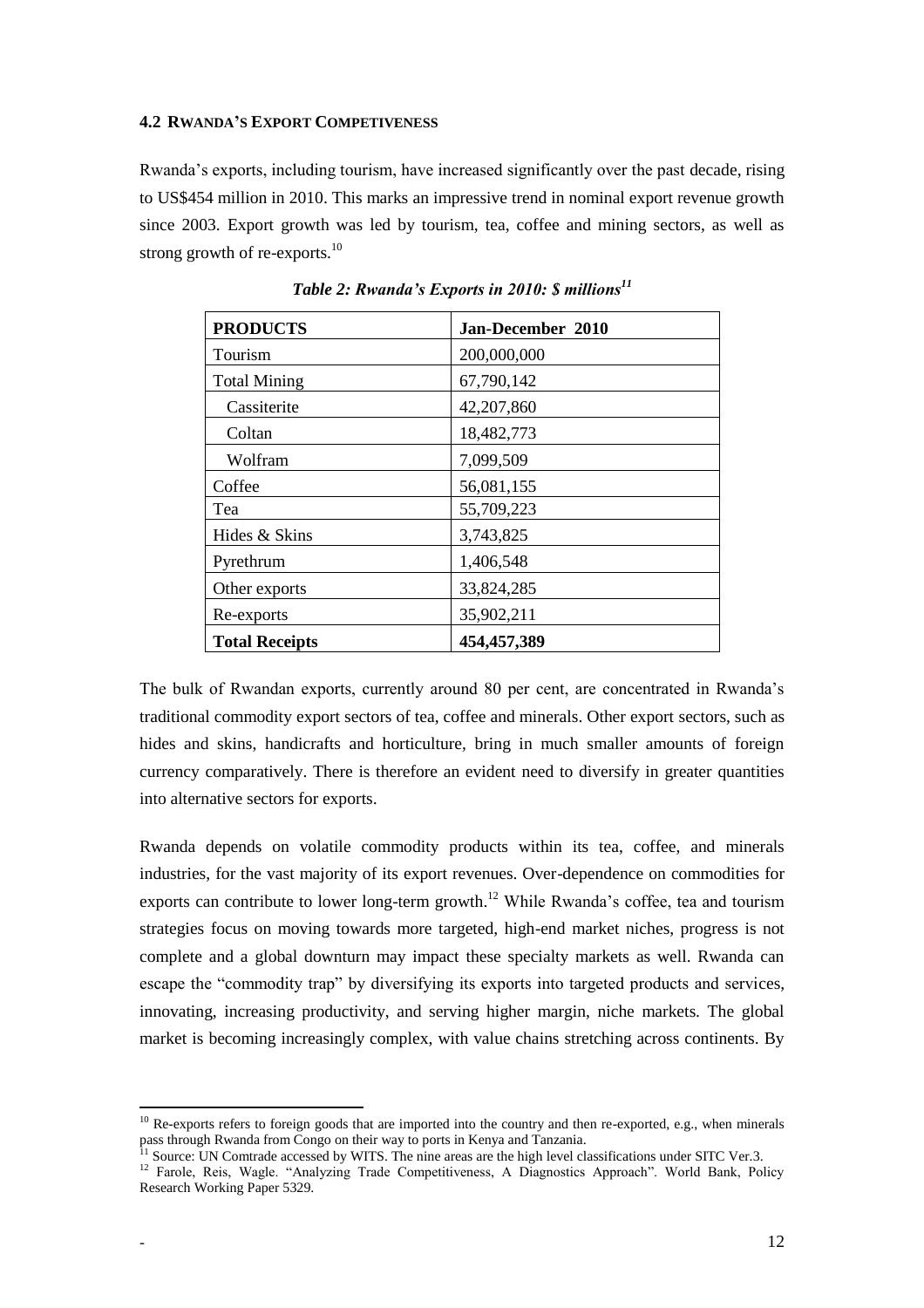moving downstream, closer to end consumers, Rwandan firms can capture larger product margins and learn better from customers.

Rwandan exports are underdeveloped vis-à-vis the rest of Africa. Although the export sector is growing, Rwanda lags other African nations in terms of exports as a percentage of GDP. Closing this gap will require expansion of production and the creation of niche products and services that respond to the specific needs of target markets.

### <span id="page-12-0"></span>**4.3 ENABLING ENVIRONMENT FOR INDUSTRIAL GROWTH**

Co-ordination failures constitute a wide range of market failures impacting on the efficiency of the private sector and its ability to make confident long-term investments in growth. The key investments required to overcome co-ordination failures can be generally classified within skills and infrastructure. They also include the environment faced by the private sector and the provision of information between firms.

### <span id="page-12-1"></span>**4.3.1 Infrastructure**

Energy cost is a major impediment to the Rwandan industrial sector. Biomass, such as wood, charcoal and peat accounts for 85% of Rwanda's energy supply. The remaining share of energy is from petroleum (11%), and electricity  $(3\%)^{13}$ . Rwanda has an installed 95.24 Megawatts (MW) of electricity capacity, whereas the available capacity currently stands at 84.85 MW. Rwanda has low per capita electricity consumption relative to the East Africa Community: only 13% of the population has access to electricity, and there are reported power outages. Electricity generation cost is high and the feed in tariff of power is high with 112 RWF/kWh for households and RWF 102/kWh for industries, despite the Government subsidizing the utility. Rwanda's electricity cost at \$0.24/Kwh is at least double that of its neighbours. The 2008 Business Investment Climate Survey found that 64% of businesses surveyed cited access and cost of electricity as a major constraint.

<span id="page-12-2"></span>Rwanda has a per capita energy consumption of 20-kilowatt hours (kWh). This is very low compared to other LDCs, with just over 50 kWh in Tanzania and Uganda, and a 112 kWh average for all LDCs and 125 kWh per capita for Kenya $^{14}$ .

 $13$  NISR – In constant 2006 prices.

<sup>&</sup>lt;sup>14</sup> DFID (2008) Growth diagnostic: Sources of and obstacles to economic growth in Rwanda: An analytical overview.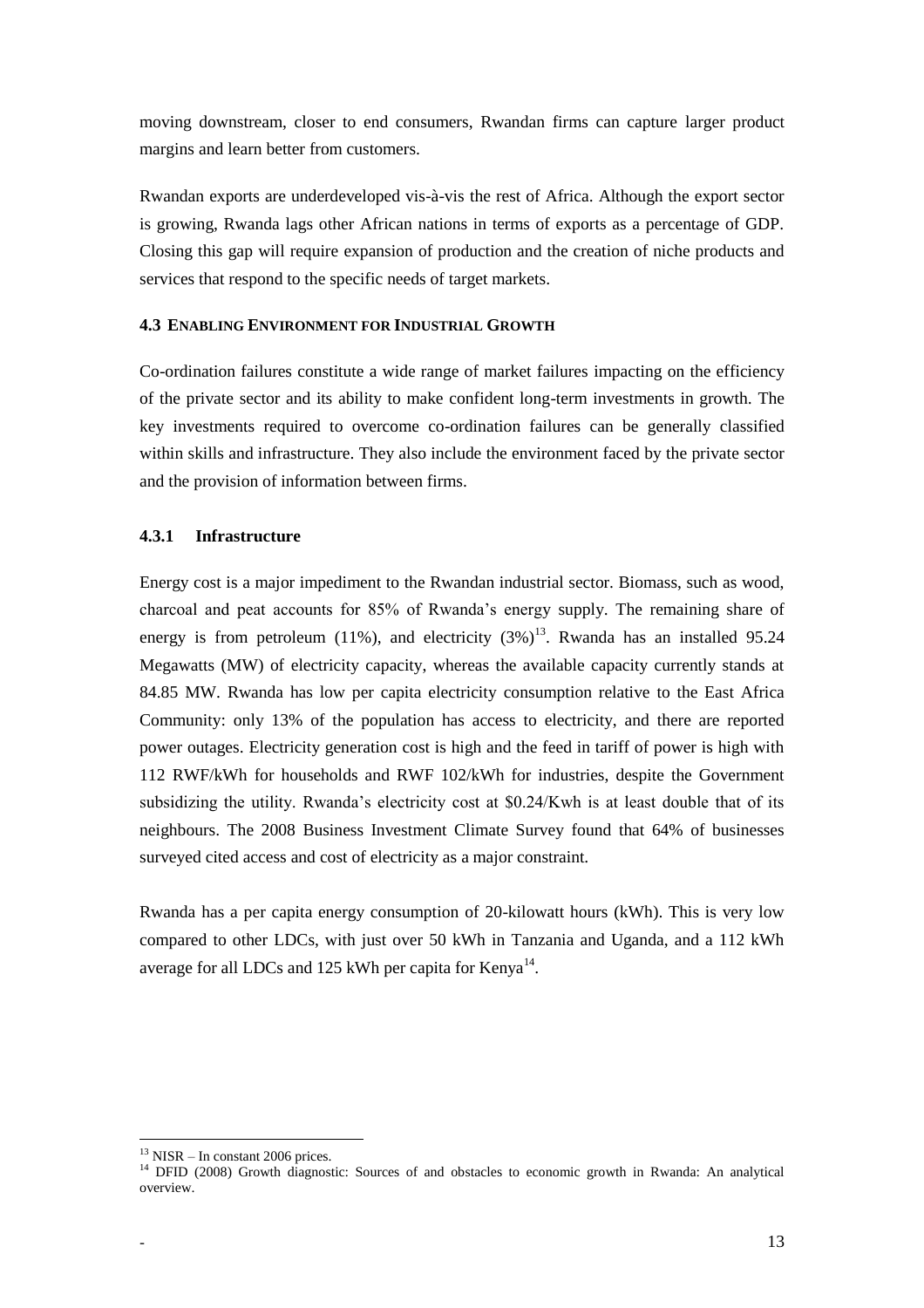| <b>Country</b>                   | <b>Energy Costs (USD/kWh)</b> |
|----------------------------------|-------------------------------|
| <b>Rwanda</b>                    | 0.24                          |
| Uganda, Burundi, Kenya, Tanzania | $0.10 - 0.12$                 |
| <b>South Africa, China</b>       | 0.04                          |

# *Table 3: Energy costs: Rwanda and comparator countries<sup>15</sup>*

As illustrated in

 $\ddot{\phantom{a}}$ <sup>15</sup> Source: World Bank (2009) The Republic of Rwanda, Investment Climate Assessment: Strategy for sustained employment and export growth. Rwanda data from MININFRA.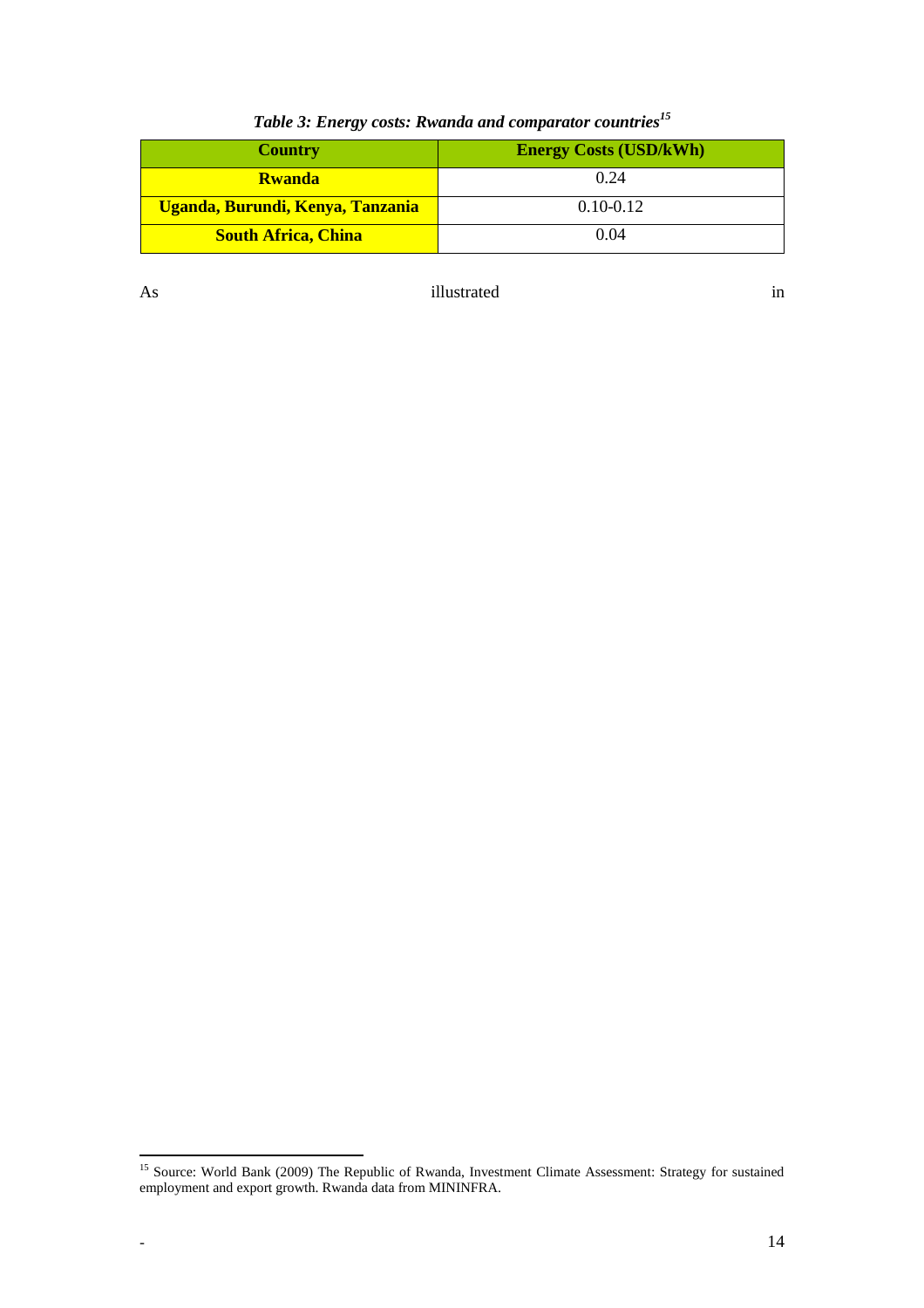[Table](#page-12-2) *3*, energy costs in Rwanda are double that of EAC partners and far exceed larger industrial economies such as South Africa and China. This is *a severe competitive disadvantage for Rwandan business*, particularly in the industrial sector, which is the most energy intensive. There are plans to expand electricity capacity by 150 MW by 2012. Further, there is a high commitment by the Government to boost the power sector to serve as an engine for socio-economic development. A Power Sector Steering Committee chaired by the Prime Minister has been put in place and an inter-ministerial taskforce is in place to assist the Ministry of Infrastructure to implement the 7-year electricity development program, with the aim to have a cumulative installed capacity of 1000 MW and access rate of 50% by 2017.<sup>16</sup>

Transport is another major constraint faced by businesses in Rwanda. The MINICOM Investor Perception Index 2010 found that only 22 per cent of industrial firms cite the cost of transport services as low or very  $\text{low}^{17}$ . Transport costs are further exacerbated by the quality of roads. As shown in 3 below, with the exception of the paved national roads, the majority of roads are in a bad condition. Furthermore, the majority of investment geared towards the road network is focused on national roads, which are often times already paved. As a result, district feeder roads are often neglected by investment programmes, thereby causing extra costs for agricultural suppliers to markets and to industrial buyers.

<span id="page-14-1"></span>

| Condition       | Paved national roads |                   | Earth national roads |                              | Districts roads              |             |
|-----------------|----------------------|-------------------|----------------------|------------------------------|------------------------------|-------------|
|                 | <b>Kilometres</b>    | <b>Percentage</b> |                      | <b>Kilometres Percentage</b> | <b>Kilometres Percentage</b> |             |
| Good            | 495                  | 45%               | 170                  | 10%                          | 170                          | 10%         |
| <b>Mediocre</b> | 415                  | 35%               | 260                  | 15%                          | 280                          | 15%         |
| <b>Bad</b>      | 210                  | 20%               | 1,300                | 75%                          | 1,400                        | 75%         |
| <b>Total</b>    | 1,120                | <b>100%</b>       | 1,730                | <b>100%</b>                  | 1,730                        | <b>100%</b> |

*Table 4: Condition of Rwanda's road network<sup>18</sup>*

While poor quality of roads can increase the costs for businesses, particularly traders, high vehicle operating costs are also a problem. The 2005 DTIS report quoted a domestic freight rate of \$0.20 per ton/km, which is more than twice the rate for international transportation<sup>19</sup>.

#### <span id="page-14-0"></span>**4.3.2 Human Resources**

In the 2009 HIDA Skills Audit Report, respondents assessed their staff capacity at 60 per cent of their short-term requirement, with capacity levels in the private and civil sectors at 40 and 70 per cent respectively. The skill deficit exists at all levels but is most acute at the technician

 $\ddot{\phantom{a}}$ 

<sup>16</sup> Source: MININFRA

<sup>17</sup> Source: MINICOM

<sup>&</sup>lt;sup>18</sup> Source: MININFRA (2008) Preparation of Maintenance Programming

<sup>&</sup>lt;sup>19</sup> World Bank (2005) Diagnostic Trade Integration Study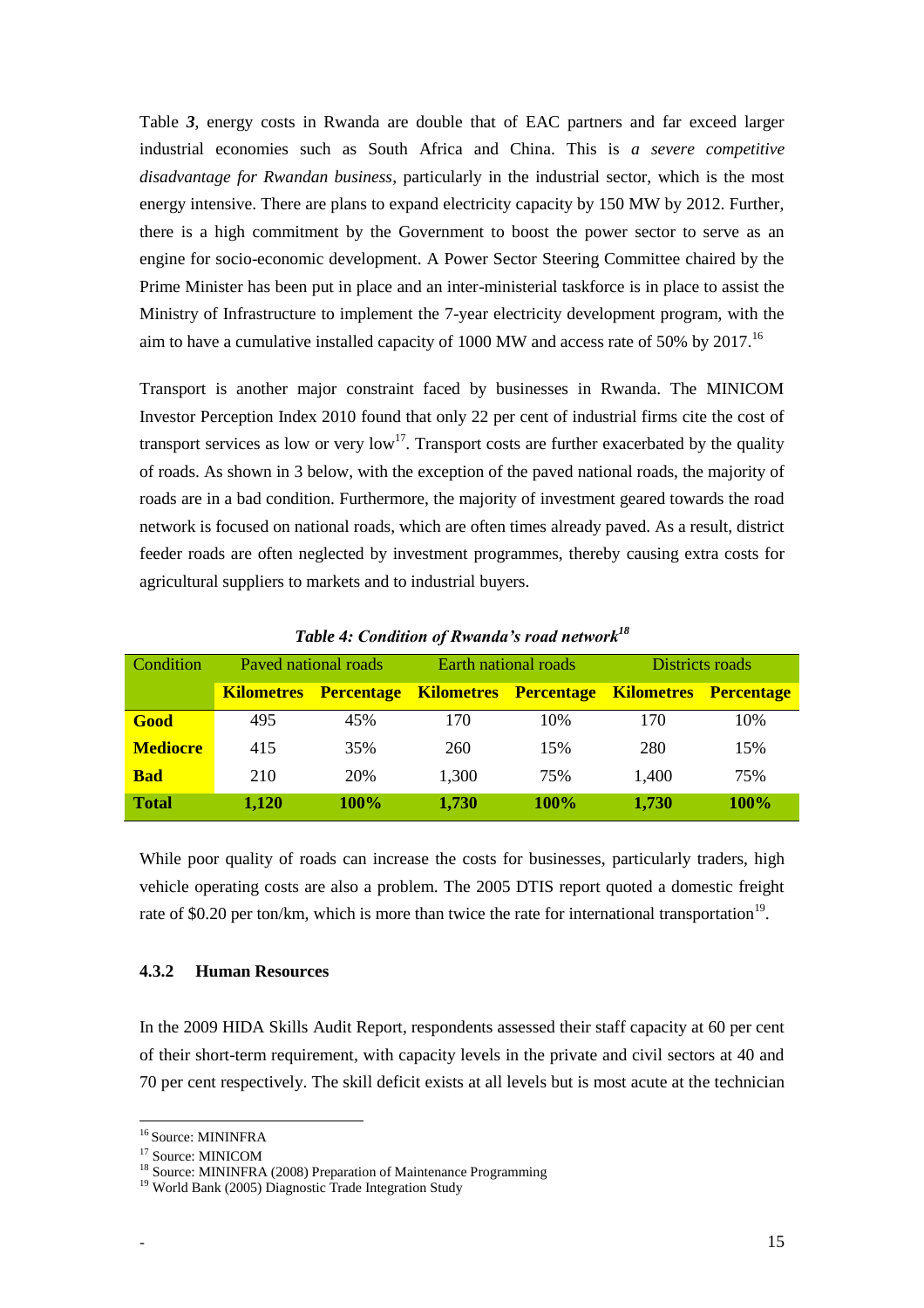cadre, where the gap is 60 per cent of requirement. Management cadre shortfall is the lowest at 12 per cent of requirement. Overall, the most severely affected sectors are tourism, construction and arts/craft industries, all with less than 30 per cent of skill requirement in place. Construction suffers from acute scarcity of professionals and artisans. The agroprocessing industry leads in terms of scarcity of managers, with an 80% skill gap whilst auto repair leads in the scarcity of technicians. The financial sector leads in the scarcity of artisanal cadre skills.

According to the PSF census (2008), for industrial firms, 28 per cent of permanent staff have a university degree, 35 per cent have secondary education and 37 per cent have primary or less. In all sectors, only 2 per cent of permanent staff are university educated, and 11 per cent secondary school educated. High staff turnover and a lack of relevant local training are seen as the primary constraints to developing competent personnel. Furthermore, manufacturing firms find there is a shortage of skilled labour for technical positions.

For new industrial sectors to develop in Rwanda human capital must be developed beyond the current scope of skills available; industries such as biotechnology and Business Process Outsourcing (BPO) will require significant increases in the technical and vocational skill base before potential can be realised domestically.

With many young people not enrolled in secondary education, there are a large number of students who could potentially benefit from technical and vocational education and training (TVET) in Rwanda. At present, TVET schools only have about  $40,000$  students<sup>20</sup> while 170,000 young people are estimated to leave the school system every year without any vocational training.

More emphasis is required on TVET. An adequate TVET sector is crucial to overcome this constraint and ensure that a wide range of skilled technicians and professionals are available. To this end, the Workforce Development Authority in partnership with the World Bank created a Skills Development Fund, which can be accessed by the private sector and exporters that demonstrate export potential and alignment of their training needs with the industrial policy. In addition, there is a need to strengthen the overall management skills of businesses and entrepreneurs in Rwanda, as well as putting in place an effective framework for corporate governance.

In addition to TVET, there is a need to strengthen the overall management skills of businesses and entrepreneurs in Rwanda, as well as putting in place an effective framework for corporate governance. A number of the business failures are attributable to the poor business and

 $\ddot{\phantom{a}}$ 

<sup>&</sup>lt;sup>20</sup> Source: Per Ronnås (ILO), Elina Scheja (Sida) and Karl Backéus (Sida) (2009) RWANDA FORGING AHEAD: The Challenge of Getting Everybody on Board.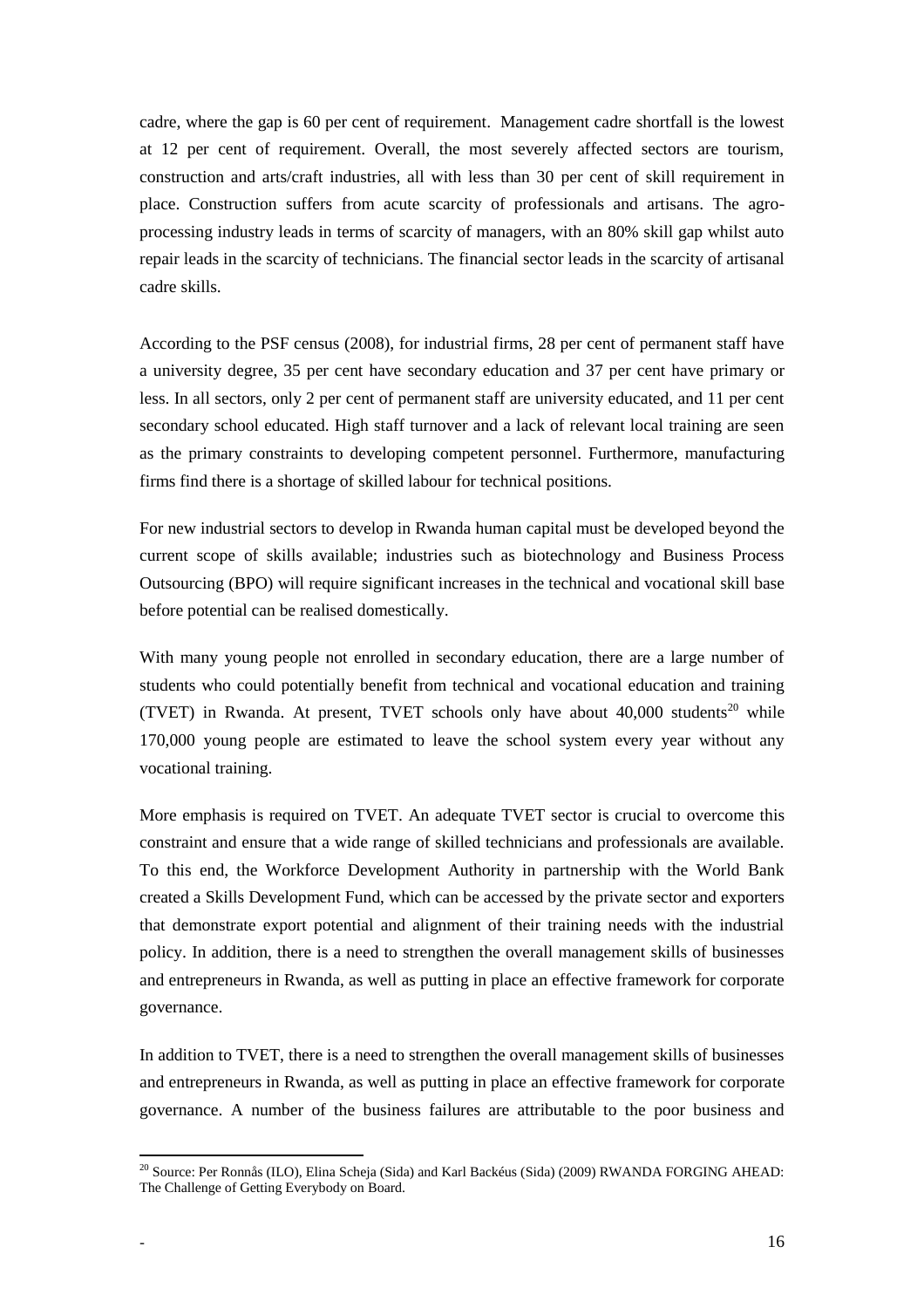management practices of the enterprises; it is therefore necessary to address this by boosting the management practices in these firms.

### <span id="page-16-0"></span>**4.3.3 Access to Finance**

Rwanda's financial sector provides a significant constraint, particularly to the MSME sector. The savings rate is amongst the lowest in the world<sup>21</sup>. The low level of private savings is generally attributed to low real deposit rates combined with poor outreach of banking services. According to the 2008 Finscope Financial Access Study in Rwanda:

- More than half of the Rwandan adult population (52%) manage their lives without using any kind of financial product (formal or informal);
- More than half (54%) of the 47% of Rwandan adults who do use financial products, use informal products;
- Of those who are using formal financial products, most (67%) are using formal bank products;
- Bank usage is dominated by the *Union des Banques Populaires du Rwanda* (UBPR). Excluding UBPR, only 1% of the adult population use commercial bank products;
- Just over half a million adults in Rwanda are banked;
- Rwandans cite saving  $(69\% \text{ of "banked" adults})$  and getting access to credit  $(52\%)$  as the main reasons for having bank accounts.

While the Doing Business indicators show that Rwanda has made remarkable progress in terms of registering property, accessing credit, and protecting investors, there is still room for improvement in sub-areas such as the number of days to register property (55 in Rwanda vs. the OECD average of 25), the development of credit registries (which until recently existed in much of sub-Saharan Africa, but not Rwanda), and in shareholders' rights to sue officers and company directors for misconduct (Rwanda lags both Sub-Saharan Africa and the OECD)<sup>22</sup>. This impacts the long-term investment and financing levels in the country, and will need to be addressed to unlock financing in Rwanda's private sector.

The 2010 Investor Perception Index Report found the access and cost of finance to be the single most problematic issue for both domestic and foreign investors in Rwanda. Over twothirds of businesses queried in the Private Sector Federation's 2008 Business Investment Climate Survey cite finance as a major challenge.<sup>23</sup> Lack of collateral is ranked as the biggest

 $\overline{21}$ DFID (ibid.) Sources of and obstacles to economic growth

<sup>&</sup>lt;sup>22</sup> World Bank Doing Business Indicators for Rwanda:

<http://www.doingbusiness.org/exploreeconomies/?economyid=160#GettingCredit>

<sup>&</sup>lt;sup>23</sup> PSF Business Investment Climate survey, July 2008, n=909: Qn. 8. How important are the following issues in constraining your access to finance?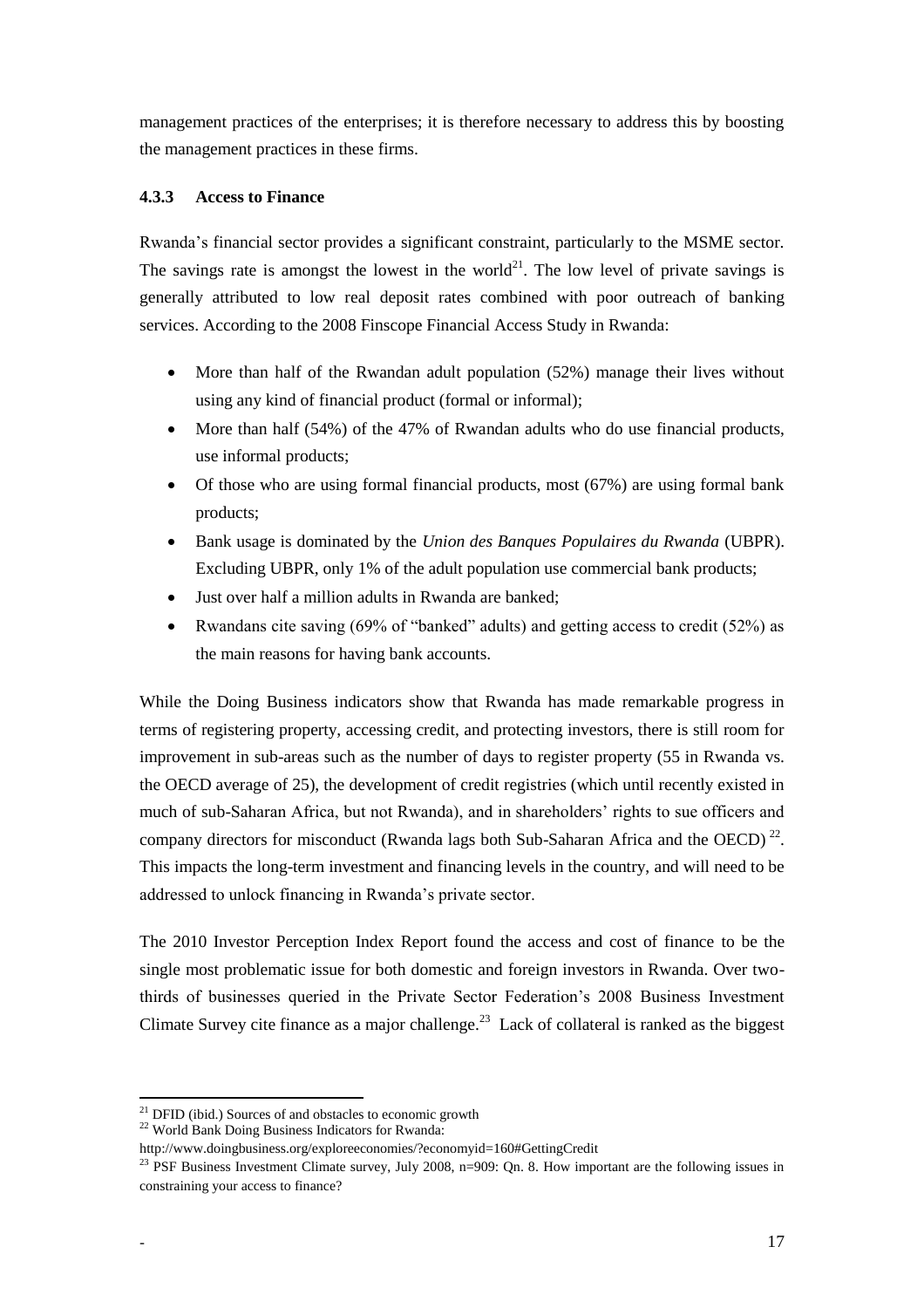challenge, but there are additional constraints including high interest rates, lack of detailed business plans, lack of information, and a lack of understanding by banks.

These constraints are particularly difficult to overcome for the private sector players as they seek new market access, relationships with foreign traders, and lines of credit to develop distribution.

Notwithstanding the chart below, progress has been registered in several areas including:

- Use of formal financial services increased from 1.4 million citizens in 2007 to almost 2 million in 2009.
- GoR reduced bank reserve requirements from 8% to 5%, and BNR's lending interest rate to commercial banks decreased from 9% to 7% in 2010.
- Private sector credit surged 40% in 2008 and held fairly steady in 2009 (with only a 2% decline).

Economic development agencies around the world have recognized the role start-ups and other high-risk/high-reward ventures can play in improving an economy's trajectory. Rwanda in particular needs a mixed approach to boost exports – adopting financing schemes to continuously push incremental gains as well as venture financing to support non-collateralised opportunities (e.g. commercialising research). Therefore, Rwanda through the Development Bank of Rwanda (BRD) will design special financing schemes targeting key sectors in order to drive export growth. Rwanda will borrow from best practices of countries including Mauritius, Malaysia, South Africa, South Korea and China.

### <span id="page-17-0"></span>**4.3.4 Trade Facilitation**

Rwanda is 1,740 km from the Port of Mombasa and 1,480 km from Dar es Salaam and faces significant challenges and costs in getting its goods to international markets. The *principal constraints faced by Rwandan traders are non-tariff barriers (NTBs) to trade*. Many NTBs are due to the transit of Rwandan goods along the Northern and Central corridors to Mombasa and Dar es Salaam respectively. An EAC Regional Forum on NTBs was launched in December 2008 in order to tackle the problems. NTBs targeted include delays at ports, lack of harmonisation in documentation and processes, as well as the existence of weighbridges and roadblocks*<sup>24</sup>* .

Transport costs are further exacerbated by unequal flows on the trading route – many vehicles bringing goods to Rwanda have no goods to take back to Kenya and Tanzania, increasing the overall cost. Furthermore, restrictions in neighbouring countries currently prevent Rwandan

 $\ddot{\phantom{a}}$  $24$  EAC African Community Secretariat (2009) Draft EAC time-bound programme for elimination of identified non-tariff barriers (NTBs)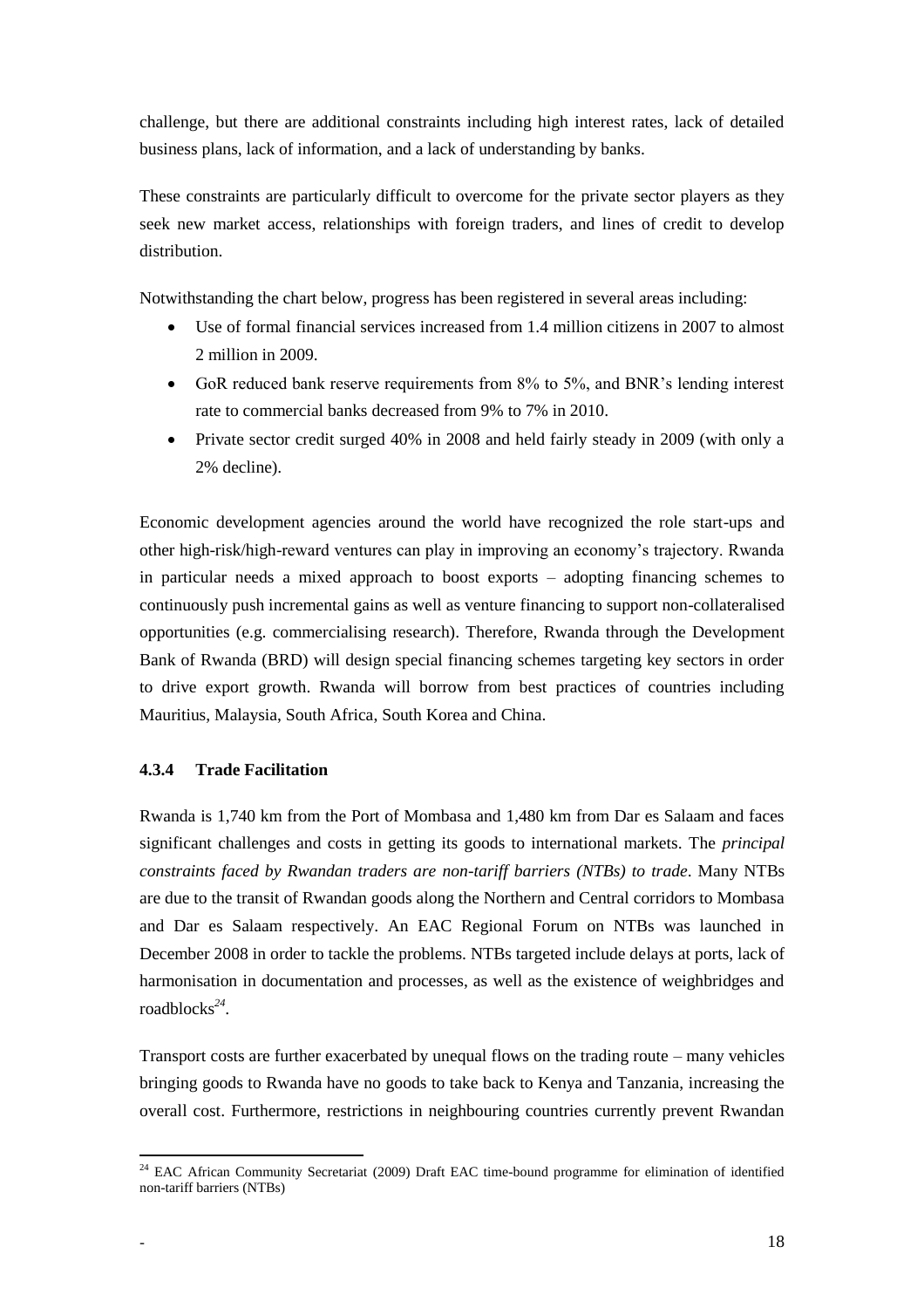transporters taking loads between countries (i.e. a truck returning empty from Rwanda is not allowed to pick up a load in Uganda for delivery in Kenya)<sup>25</sup>. Foreign-based operators provide the majority of trade logistics services in Rwanda<sup>26</sup>.

The importance of a national logistics and distribution services industry as a driver of national competitiveness has considerably increased recently due to the increasing global and regional trade and the complex demands it creates on various players. Rwanda is strategically located and is surrounded by larger countries with (potentially) larger markets. The big markets that Rwanda hopes to tap are Eastern DRC and Southern Uganda, Western Tanzania and include smaller ones as well, such as Burundi. Rwanda also seeks to serve other markets in Central Africa including Congo Brazzaville and Gabon. To this end therefore, GoR is developing a logistics and distribution services strategy that will position Rwanda as a trade logistics hub in the region and also further improve trading across borders.

A number of transport projects are underway in Rwanda and regionally and could significantly reduce the cost for Rwanda's international transport. These include the planned railway that would provide transit from Kigali to Dar es Salaam, and a new airport at Bugesera. Regional projects also include the rehabilitation of the 440 km Kampala – Gatuna road, roughly a quarter of the Northern Corridor, as well as smaller stretches of road in Kenya.

Another barrier for Rwandan firms to access international markets is in the area of product standards. The particular area with heavy standards implications for Rwandan firms is in the exportation of food products to the EU. The challenges faced are in quality control of processed food products and packaging. The use of traditional technology to process different products has revealed challenges in exporting to the European market. The EU requires the use of Hazard Analysis and Critical Control Points (HACCP) as a minimum for the processing of food, but importers often apply private standards which are much more onerous.

The issue of packaging is common to all exporters but affects specifically exports of fruits and vegetables. Rwanda's exporters have to first import packaging before they can export since there is no packaging plant in Rwanda, but the ban on the import of plastics has meant that exporters struggle to import optimal packaging products. A long-term solution is that RDB continues its efforts to encourage investors to invest in packaging plants, which will produce packages of high standards. In the short-term, there has been some progress on the plastic packaging issues, as exporters who write officially to REMA can gain authorisation to use plastic packages for export purposes.

 $\ddot{\phantom{a}}$ 

 $25$  DFID (ibid.)

<sup>&</sup>lt;sup>26</sup> Source: DTIS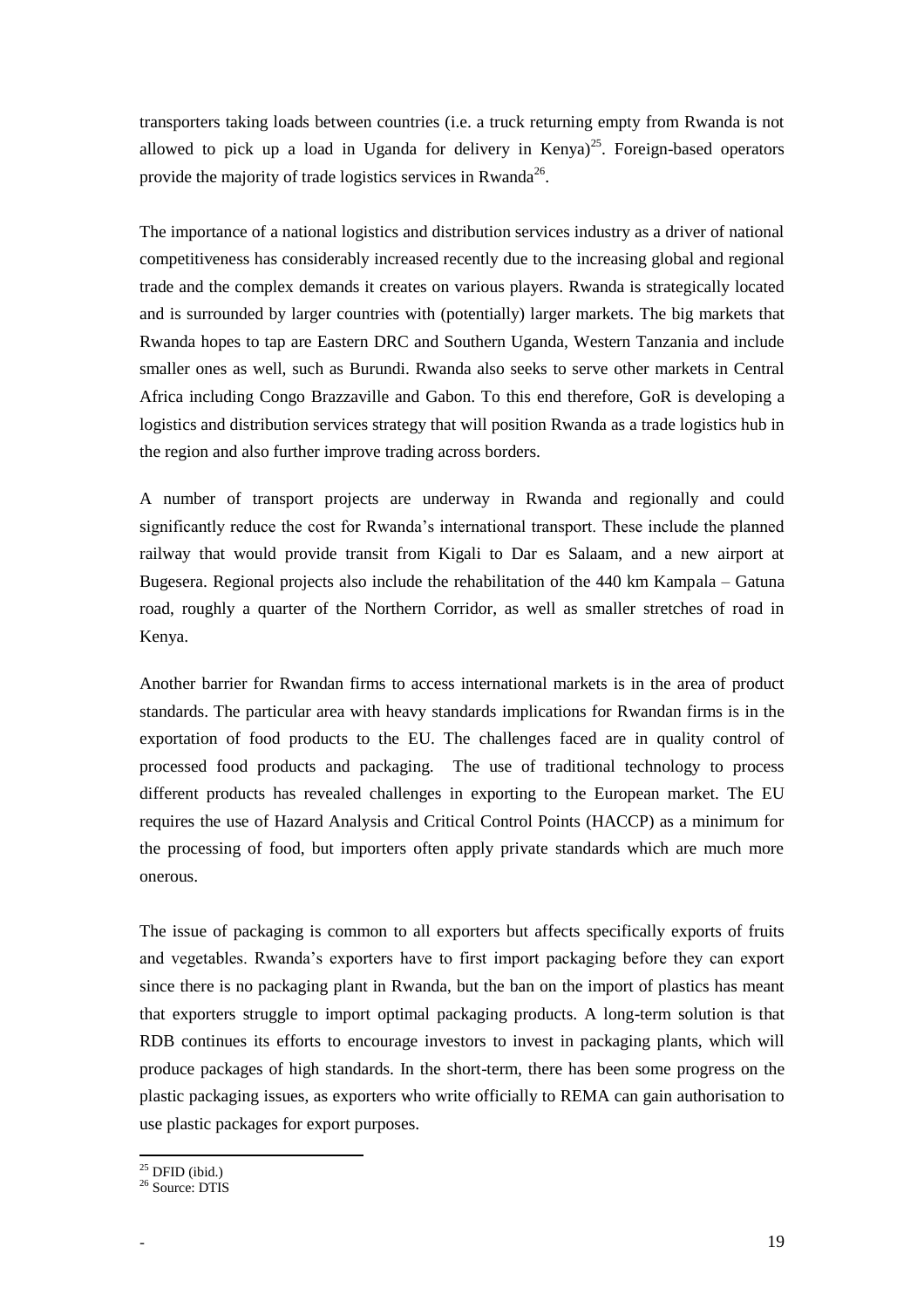### <span id="page-19-0"></span>**4.3.5 The Regulatory Environment**

The manufacturing sector also complains of uncertainty over policies and rapid regulatory changes without sufficient consultation, as well as inadequate information on recent probusiness reforms that have been implemented (e.g. improvement of land registration processes).

The cost and lack of availability of land are rated the greatest constraints to starting and expanding a business according to the 2010 Investor Perception Survey. Land also ranked as the second highest issue faced by firms in the PSF Business Investment Climate Survey.

The GoR is currently implementing land registration in order to streamline land registration processes. Through the Rwanda Investment Climate Project (RICP), GoR aims to build capacity within the national land registration office, convert land titles to the new system under the new Organic Land Law and develop a strategy to support and promote the mortgage industry in Rwanda. The Office of the Registrar of Land Titles (ORLT) has been established and equipped.

Paying taxes should not have to be onerous. Businesses face a range of taxes, including corporate income tax, PAYE, VAT, excise duty and withholding tax levied by the Rwanda Revenue Authority (RRA), as well as property tax, trading licenses and rental tax income administered by the Districts. Processes for paying should be simple and compliance costs should be kept low.

Rwanda will continue improving the regulatory environment directly affecting businesses and industry*.*

#### <span id="page-19-1"></span>**4.3.6 Raw Materials and Industrial Inputs**

Rwanda's integration into global value chains will be determined by its ability to access inputs at world prices, whether produced domestically or internationally.

As industries become increasingly technologically intensive in Rwanda and result in a higher value-added end product, the access and cost of raw materials and other industrial inputs becomes a central issue. For a sector to be profitable domestically and competitive internationally, the supply of affordable raw materials and inputs must be ensured. This can be achieved through two channels, namely 1) utilising and developing linkages with domestic suppliers of inputs, and 2) reducing the cost of imported inputs.

Domestic supply in Rwanda is determined by factors such as the availability of raw materials, whether from the mineral, forestry or agricultural sectors or processed and manufactured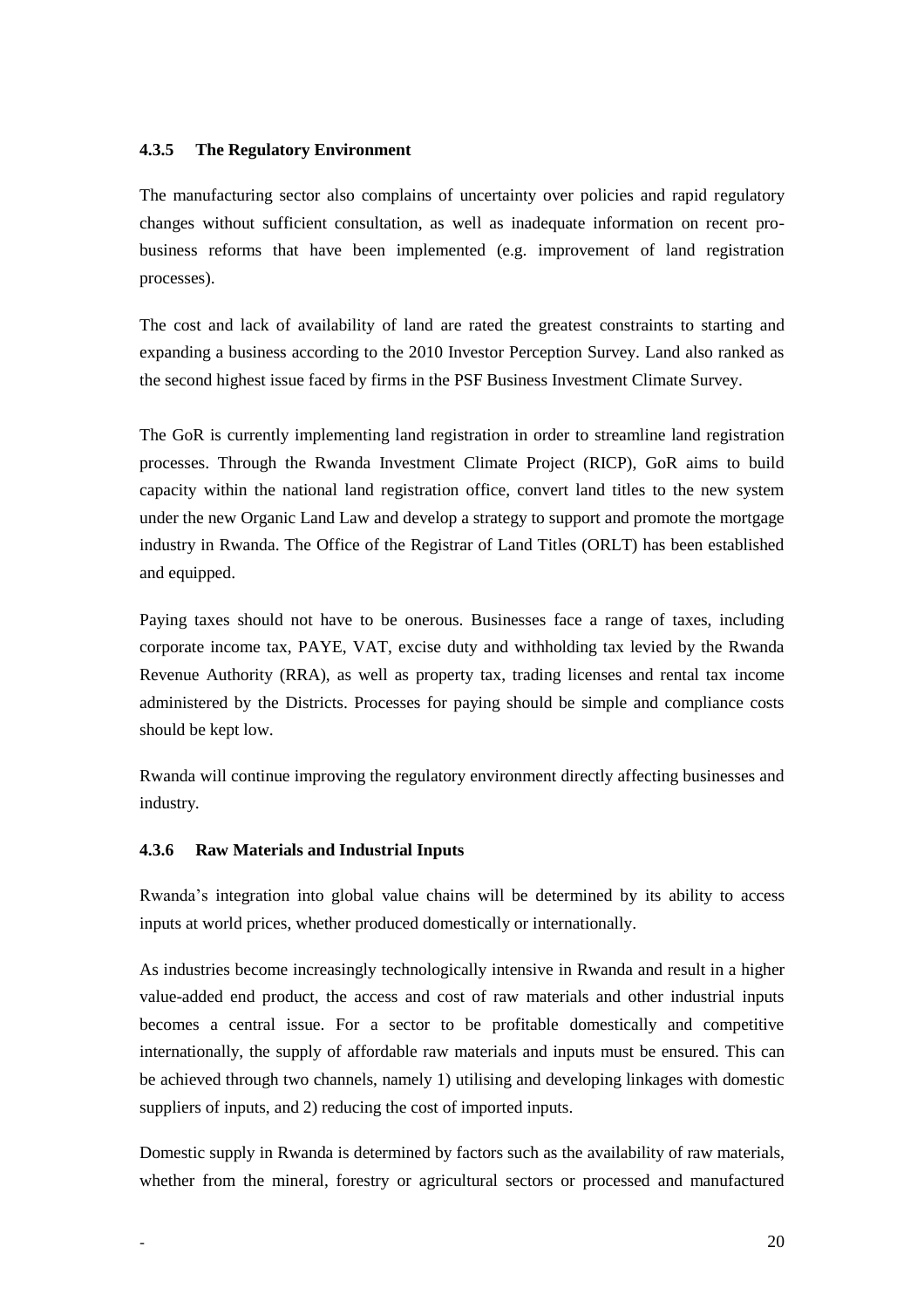intermediary goods. Policies aimed at addressing the cost and availability of raw materials and inputs from domestic producers can be focused on targeted support to these industries, or activities that enhance the supply chain linkages through infrastructural development, transport and distribution and marketing improvements. Tackling the latter group of root problems is a first best scenario for Rwanda as it directly addresses market failures.

Where inputs are unavailable or uncompetitive domestically in the short- and medium-term, policy actions should be tailored to securing sufficient and affordable imported inputs. The cost of imported inputs is predominantly a function of cross-cutting trade-related factors such as infrastructure, trade facilitation, customs procedures, standards, and regional and international commitments such as the EAC Common External Tariff and associated list of sensitive items. The Doing Business Report 2011 found that the import cost per container to Rwanda totalled \$4,990, compared to \$3,275 for a container for export and rated in the bottom 10 percent of nations.

The Investor Perception Index report produced in 2010 found that the domestic and foreign investors interviewed rated the availability and cost of raw materials as 5.2 out of 7, and the availability of local suppliers at 4.8 out of 7 (where 7 is very favourable). Whilst the ratings were positive, the report focuses on current investors and thus current sectors in which Rwanda is producing; to move into more dynamic, technology intensive industries will require an increase in the scale and a broadening of the type of inputs supplied.

Further analysis of the availability and cost of inputs can be found in value chain analyses already conducted by GoR in relation to cluster strategies, and should be updated in line with this policy.

#### <span id="page-20-0"></span>**4.3.7 Environmental sustainability**

Economic activities are intrinsically linked with the physical environment. Externalities, unaccounted side effects to economic activity, are a fundamental part of all production. These externalities can be positive, for example when a beekeeping business helps a horticultural producer due to the pollinating behaviour of its bees; but externalities can also be negative, where the waste produced by industrial processes is harmful to the environment and to the businesses and people who rely on it. It is therefore paramount that mitigating measures are taken so that growth can take place in a sustainable long-term manner.

It is estimated that close to 70 per cent of industry in Rwanda is located in Kigali, which implies concentration of pollution in the capital<sup>27</sup>. While most industrial firms have

<sup>&</sup>lt;sup>27</sup> Kigali Master Plan of Waste Water Management (2008)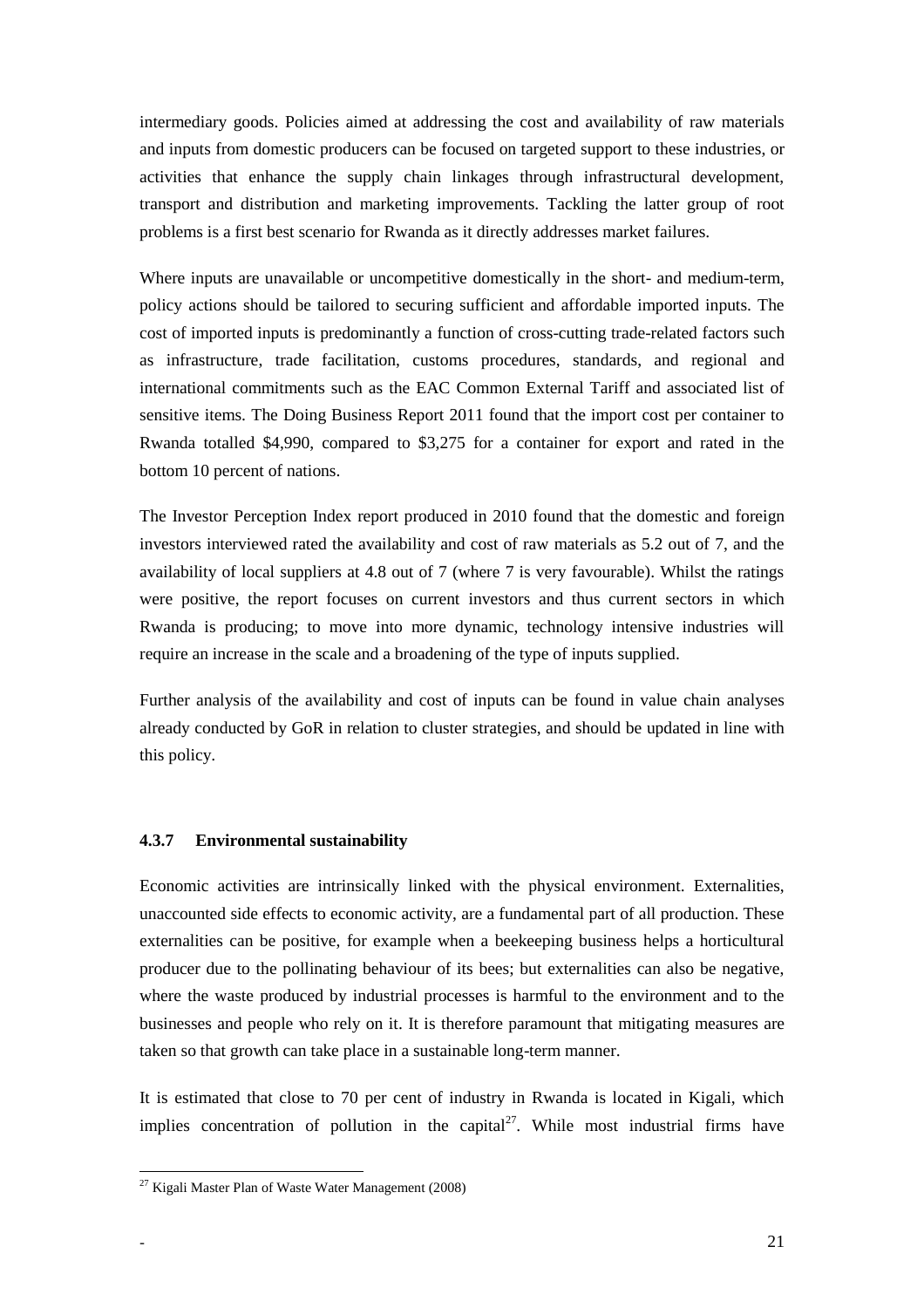traditionally been separated from dwelling houses, they have often been placed in the valleys or marshes bordered by heavily populated areas. In Kigali, industry is principally localised in the industrial park of Gikondo, in the zone of Kicukiro, as well as in periphery of the hill of Nyarugenge. Where toxic materials are produced as waste products there has therefore been a danger of contamination of local water supplies among other risks.

The majority of industrial firms are not endowed with equipment for treatment of their industrial waste in the natural environment. Effluents are poured mainly in waters such as the river Nyabugogo. As the table shows, this includes disposals of biodegradable organic products, oils, and heavy metals such as the chrome, lead, zinc and copper among others. The recent Kigali Master Plan of Waste Water Management (2008) states that the best outcome is to systematically treat pollutants at the source of industry. This is recommended due to technical reasons, in which firms may be more specialised to deal with the varieties of effluent to treat, as well as to institutional problems, such as the difficulty for different private partners to share the use of an installation.

The Rwanda Cleaner Production Centre was established to promote an integrated strategy applied to the whole of the production cycle to improve environmental performance of industrial firms in Rwanda.<sup>28</sup> The Centre promotes more efficient use of raw materials, energy and water and aims to ensure a life cycle production approach ensuring environmental sustainability. A number of firms have now been supported by the Centre, which is funded by UNIDO. The Centre is the key base for promoting the environmental sustainability in industry.

The Rwanda Environmental Policy highlights the effects of trade and tourism on the environment. Under the new Rwanda Tourism Policy<sup>29</sup>, destinations will be encouraged to develop guidelines and tools for the development of responsible tourism, including codes for tourists and operators on sustainability issues, including waste disposal, energy use, local economic impact and cultural sensitivity. The Policy highlights the need for a suitable waste management policy. As it currently stands, hotels have to install a waste management system that can be very costly. Waste management services are part of the key infrastructure required and should be provided for by Government.

The Rwanda Industrial Policy will enforce the implementation of Rwanda's environmental laws and policies, such as the requirement for industry relocation from marshland areas.

<sup>&</sup>lt;sup>28</sup> UNEP (2009) Rwanda State of Environment and Outlook

<sup>29</sup> Rwanda Tourism Policy (2009)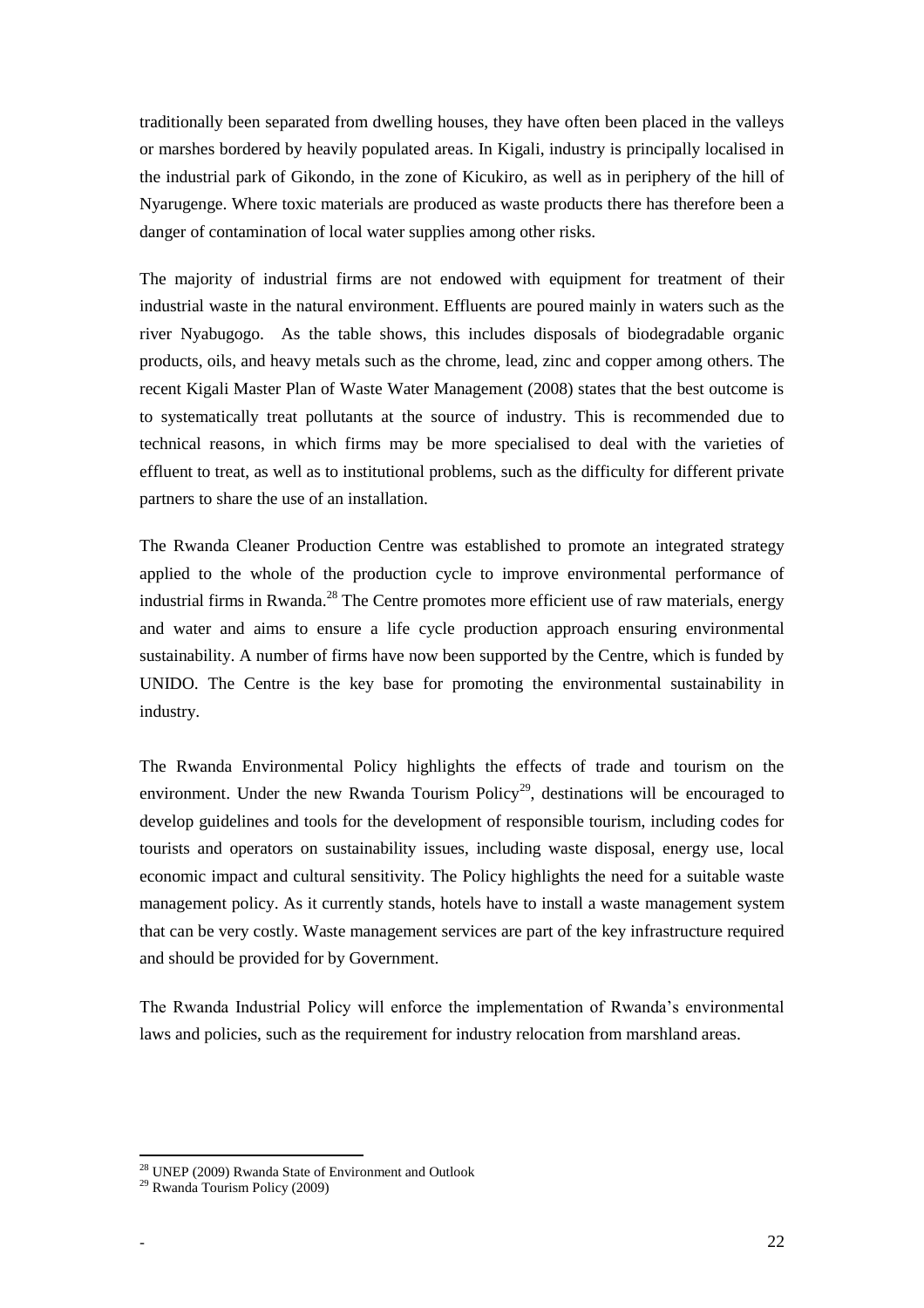### <span id="page-22-0"></span>**4.3.8 Technology, Research and Innovation**

In order for Rwanda to compete in an increasingly competitive global economy and open trading system, it must build and acquire appropriate science, technology, innovationentrepreneurial, engineering, and technical/vocational capacity to produce more value added goods and services.

The Government of Rwanda with the support of key donors embarked on a two-stage STI capacity-building program $30$ . The first stage involved assembling teams of Rwandan and international experts to prepare a series of STI capacity-building needs assessments and action plans (NAAPs). This stage is expected to be followed by a second stage, in which the Bank and donors finance the implementation of the recommendations in the NAAPs. Several broad principles for building STI capacity emerged from the NAAPs and related work, some of which are directly relevant for the development of a successful Industrial Policy, including:

- STI capacity building should focus on finding practical solutions to practical problems. Especially for small countries like Rwanda that are at an early stage of the development process, broad, unfocused efforts to build science in general are unlikely to have the desired developmental impact.
- STI capacity building is a cross-cutting issue with a direct impact on such diverse programs as private sector development, rural and agricultural development, e-Rwanda, infrastructure and sustainable energy development, and education, among others.
- STI capacity building is not only about scientists working in research laboratories. All levels of technology and skills—ranging from sophisticated scientists to engineers and technical and vocational workers—have to be developed, in the appropriate proportions and sequence.
- STI capacity building extends beyond research and development. It is also about getting knowledge out of the laboratory and into the market. Knowledge diffusion is a critical component of the capacity building process. Therefore Rwanda's private sector must have the marketing, management, and entrepreneurship capacity to utilize new and existing knowledge to produce higher-value-added, more knowledgeintensive goods and services.
- Public–private partnerships are an essential aspect of STI capacity building. GoR has an indispensable role to play in supporting essential research, providing basic education, and creating an environment that will enable the private sector to create the jobs that will diversify the economy and generate wealth. However, government investments in science and education will not bear fruit unless government capacitybuilding programs are consistent with the needs and requirements of the private

<sup>&</sup>lt;sup>30</sup>Building Science, Technology, and Innovation Capacity in Rwanda, The World Bank Group (2008)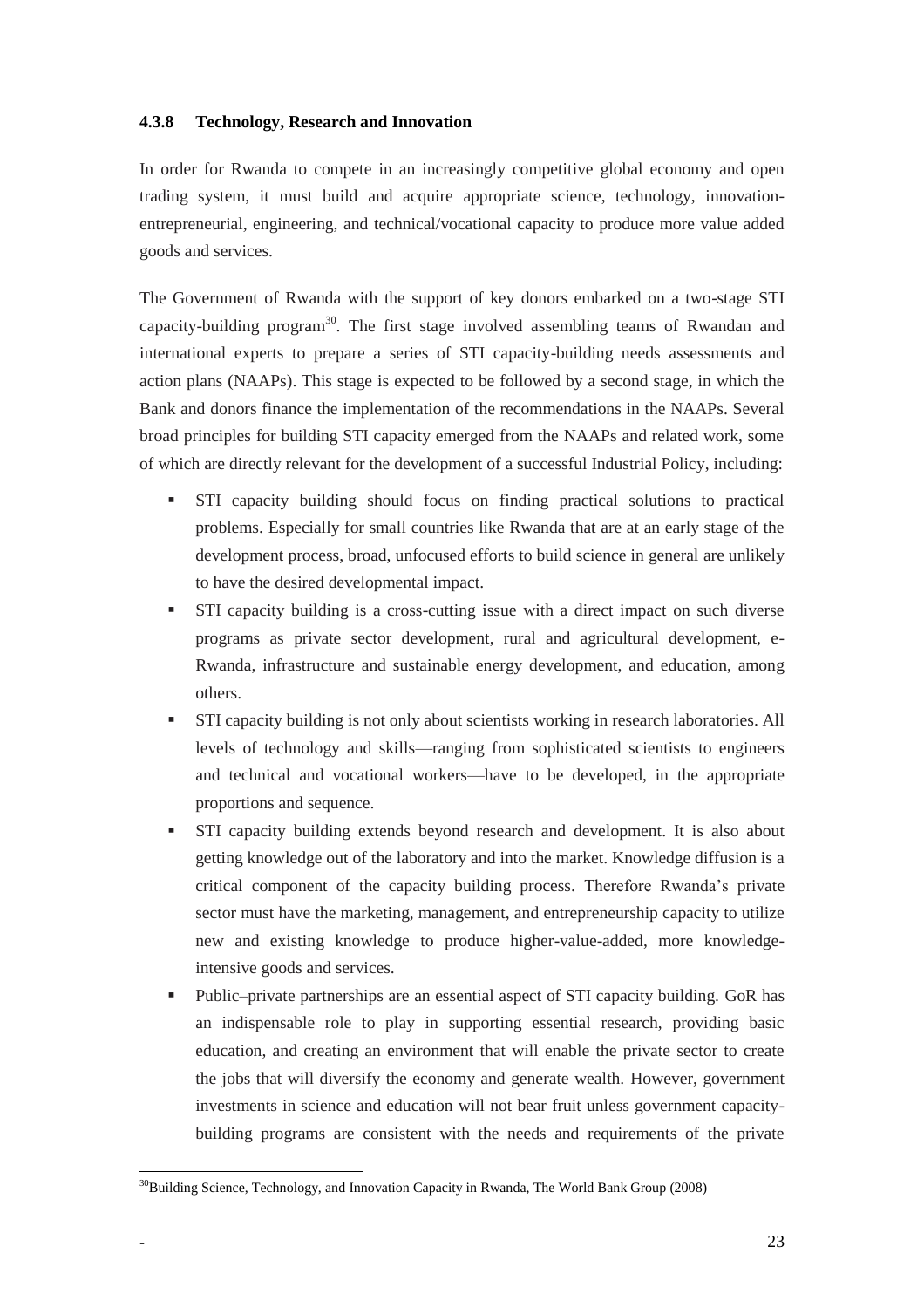sector. Developing these programs in partnership with the private sector is the best way to ensure the required consistency.

- There are potential advantages to being a latecomer. A latecomer such as Rwanda does not have to invent everything it needs. It can achieve significant results and solve many problems by adapting and using off-the-shelf technology. However, even this seemingly simple task will require significant investments in capacity building.
- STI capacity building extends beyond high tech. Producing high quality coffee, silk, and roses - as Rwanda expects to do - requires significant scientific, engineering, and technical capacity.

### <span id="page-23-0"></span>**5. PREFERRED OPTION**

The preferred option for the Industrial Policy focuses on the development of domestic production for local consumption and export competitiveness. This will be achieved through an enhanced enabling environment for industrial development, as reflected in the analytical framework presented in Section 4 above.

### **5.1. POLICY DESIGN: INCREASE DOMESTIC PRODUCTION FOR LOCAL CONSUMPTION AND EXPORT COMPETITIVENESS**

Based upon the vision and objectives formulated in Section 3, and the analysis conducted in Section 4, the Industrial Policy preferred option makes three policy statements:

- Government will provide sector-specific support for existing dynamic clusters to boost domestic production and foster export competitiveness.
- Government will promote future sectors with a focus on medium and high-tech industries
- Government will provide an enabling environment to achieve the above

The need to diversify the productive base for both export growth and the reduction of the over-reliance on imports means that the Government must take proactive actions to support the development of new economic sectors. However, with limited budgetary and managerial resources, Government cannot promote all sectors in which Rwanda could potentially flourish. It is therefore said that Government is "doomed to choose"<sup>31</sup>.

A framework was required for identifying new clusters. This framework needed to be flexible in order to ensure that as new opportunities arise, evolution into new sectors is possible. There should be strong public-private dialogue with an open process of selection. Further, when Government provides encouragement to the private sector, it must show the necessary high-

 $\overline{a}$ <sup>31</sup> Haussman et al.(ibid).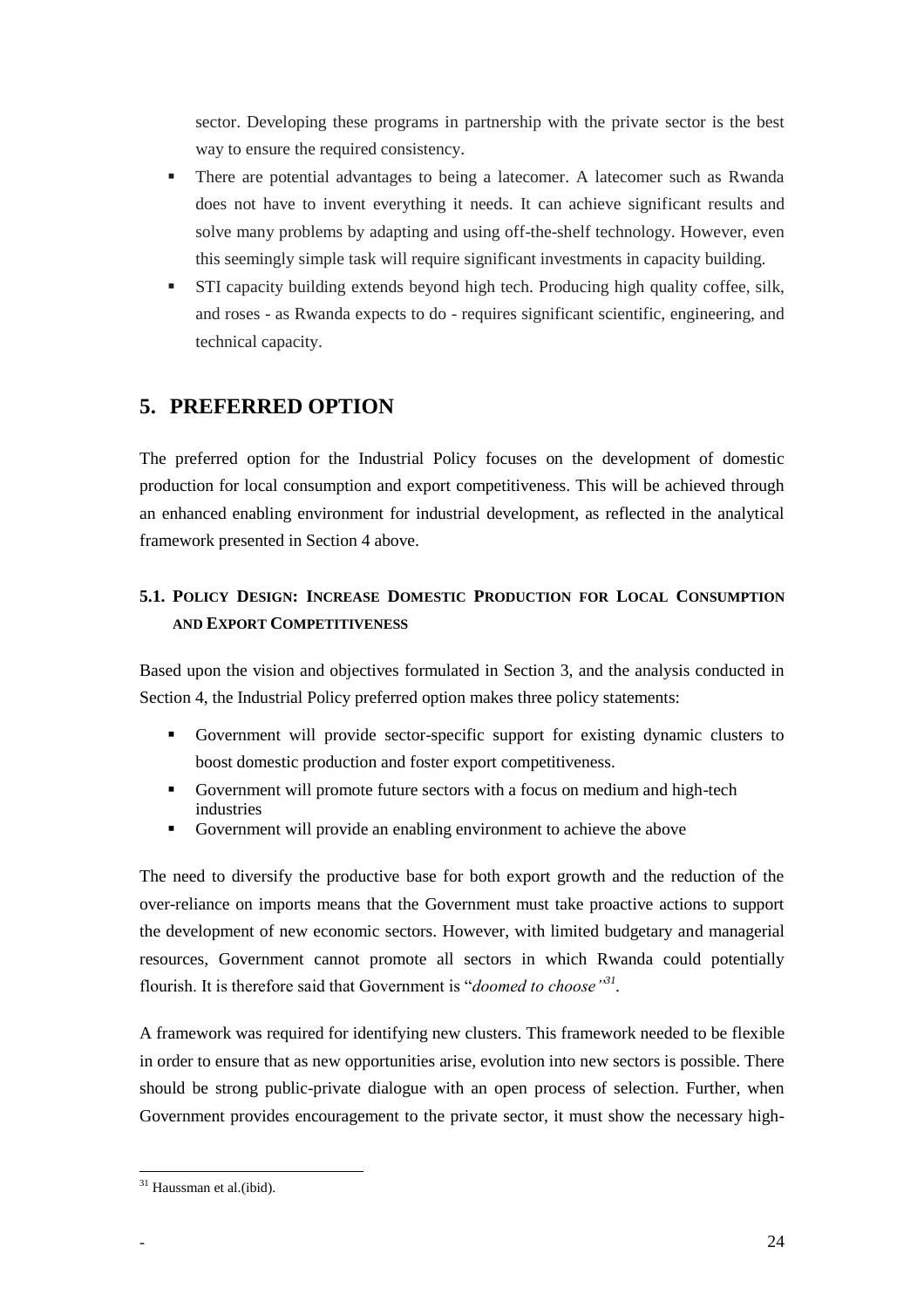<span id="page-24-1"></span>level commitment itself. The framework developed includes an assessment of the following criteria:

| <b>DESIRABILITY</b>                       | <b>FEASIBILITY</b>              |
|-------------------------------------------|---------------------------------|
| Potential for economic and social returns | Export potential                |
| Potential for linkages to other sectors   | The presence of domestic demand |
| Dynamic technological trajectories        | Availability of inputs          |

*Table 5: Criteria for Cluster Selection Framework*

The key overarching factors for selecting dynamic clusters are *desirability* and *feasibility*. As illustrated in [Figure 3](#page-24-0) below, Government in the short-term should support the new feasible sectors while promoting the future viability of desirable sectors. In the medium-term, desirable sectors can also receive support as they become feasible. In the long-term, resources can be shifted to new sectors that are feasible and Government can wean off successful sectors through reduced support.

### *Figure 3: Time based model for providing sector-specific support*

<span id="page-24-0"></span>

A number of potential industrial clusters have been identified in different exercises undertaken by the Rwandan Government – principally by RDB with the OTF Group and by the Office of the President and Korea International Cooperation Agency (KOICA).

This Industrial Policy uses existing cluster selection exercises and brings them together to specify a clear focus for clusters to be prioritised according to the criteria in Table 5. This makes the distinction between clusters that are *desirable but only feasible in the longer term* and clusters that are *desirable and feasible in the shorter term*. Thus planning will look to promote the feasibility of all selected clusters while fast-tracking those that are most feasible.

#### **The Industrial Policy selects ten clusters:**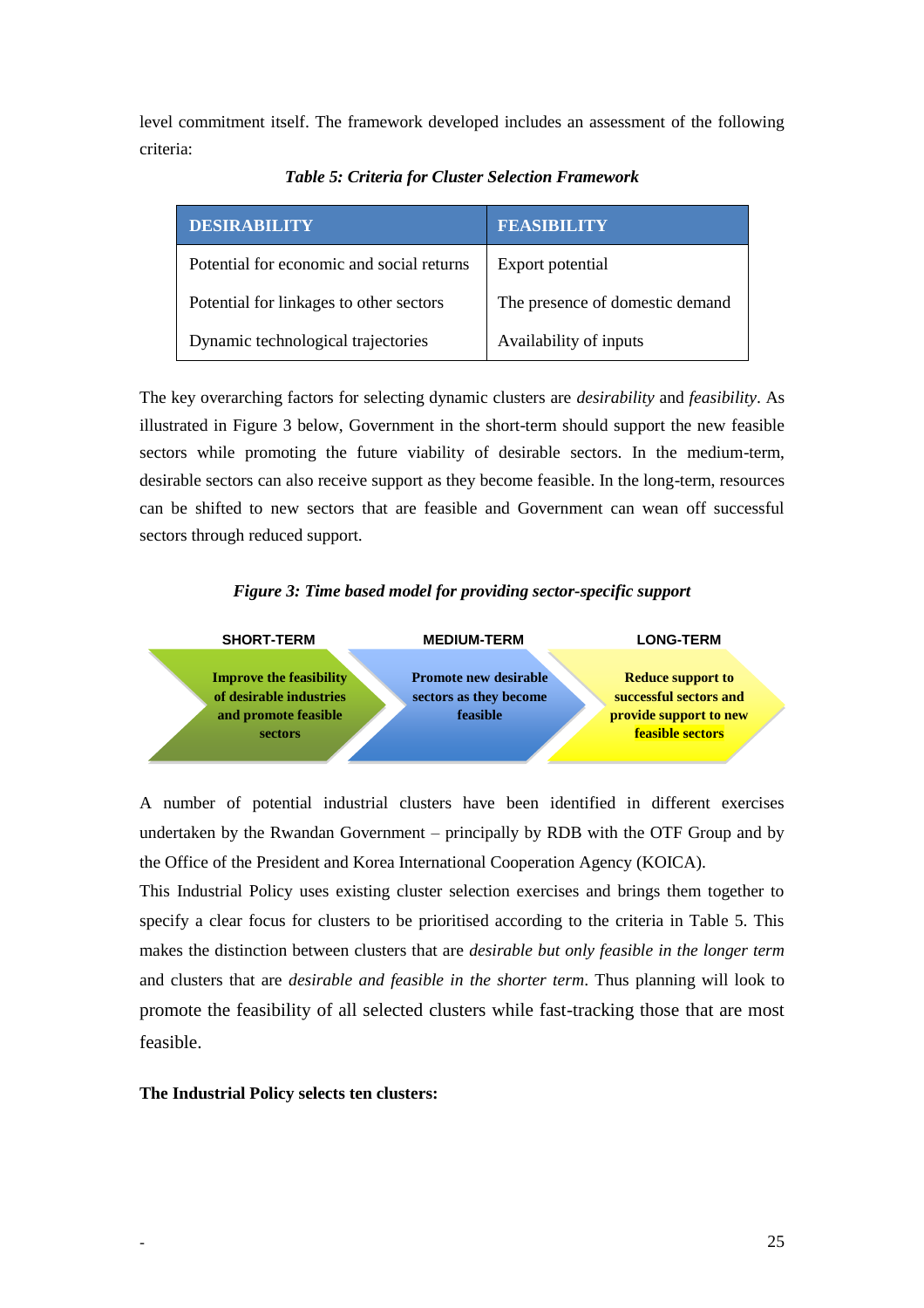| <b>Short Term:</b>  | Agro-processing (including pyrethrum, dairy, vegetable oil, soaps and                                             |
|---------------------|-------------------------------------------------------------------------------------------------------------------|
|                     | detergents); ICT; high-end tourism; textiles (including silk, leather &                                           |
|                     | <i>leather goods</i> ); minerals processing;                                                                      |
| <b>Medium Term:</b> | Construction materials <i>(including cement)</i> ; Pharmaceuticals; chemical<br>products (including fertilizers); |
| Long Term:          | Building materials ( <i>metal parts and structures</i> ); bio plastics; other high-                               |
|                     | tech industries.                                                                                                  |

[Figure](#page-25-1) *4* illustrates the growth and diversification of clusters that Rwanda will focus on in the short, medium and long term, towards value addition in existing sectors as well as the emergence of new export sectors that will accelerate Rwanda's industrial transformation to higher value, more technology-intensive products. The prioritised sectors in this policy are consistent and have informed the GoR's 7-year programme.

#### <span id="page-25-1"></span><span id="page-25-0"></span>*Figure 4: Cluster Progression Ladder, 2011 - 2020*



**Leapfrogging and unforeseen new industries:** The ladder above is *adaptable and responsive* to changes in the operating environment and *should not be seen as static*. Whilst there are complementarities between initial sectors and future sectors that will develop in a cumulative manner, leapfrogging to higher value-added sectors is both desirable and feasible if *demand-driven*. Whilst leapfrogging may not be possible where supporting infrastructure **will take time to develop (generation and supply of energy for factories, for example),**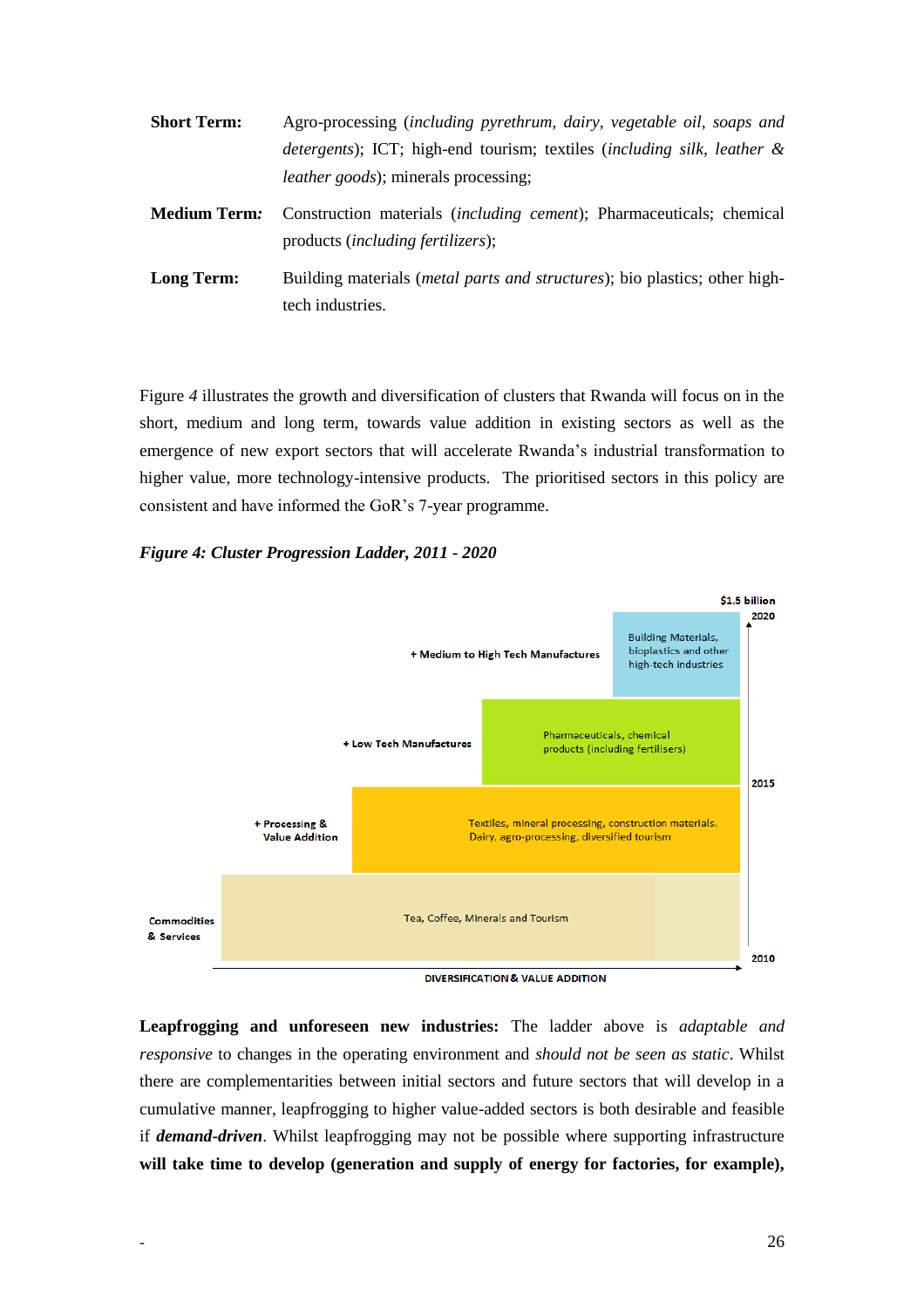**the key objective of the policy is to provide the general framework under which any emerging sector can succeed.**

### **5.2. POLICY ACTIONS**

The eight sets of policy actions outlined below and detailed in depth in the Implementation Matrix provided as an Annex to this document are centred upon the analytical framework used in Section 4, so as to directly address the opportunities and constraints identified regarding Rwanda's industrial development. The prioritised policy actions are as follows:

### **A. Infrastructure**

- **Increase Government Investment in Energy –** by focusing on mobilising of heavy investment in the energy sector with a target to bring tariffs of electricity down. This should also be supplemented by the continued search for alternative sources of energy including wind, peat and solar energy and possibly nuclear energy in the long run.
- **Allocate land for industries, develop industrial parks and SEZs –** leveraging Public-Private-Partnerships (PPPs) for development and management of SEZ such as the new Kigali SEZ, Technopole (park for ICT, nanotechnology, etc); agro-processing parks, Tourism resort city (Kivu Belt), and Biotech park in Bugesera. Support district level efforts to allocate land for industries;
- **Transport -** Improve district road programmes targeting feeder roads connecting farms and food processing hubs. Investment should also focus on improved maintenance of the road network.

### **B. Human Resources**

- **Provide capacity building support to manufacturers** Government through higher education institutions (HEIs), WDA, and the private sector shall provide capacity building support to manufacturers including TVET. Government will conduct a skills audit to identify the projected number of skilled professionals necessary to enable Rwanda meet her industrialisation targets.
- **Pesign courses that are focused on the management and technical needs of firms in targeted sectors**.
- **Increase scholarships to international higher learning institutions, focusing on science and technology.** Government will also encourage the return of skilled Rwandan Diaspora to support the Rwanda industrialisation efforts.

#### **C. Improved Access to Finance and Investment**

- **Mobilise long term funding for industrial development through BRD.**
- **-** Develop feasibility studies to investigate the viability of potential investments in **selected clusters** and, where necessary, take the lead in providing the required funding.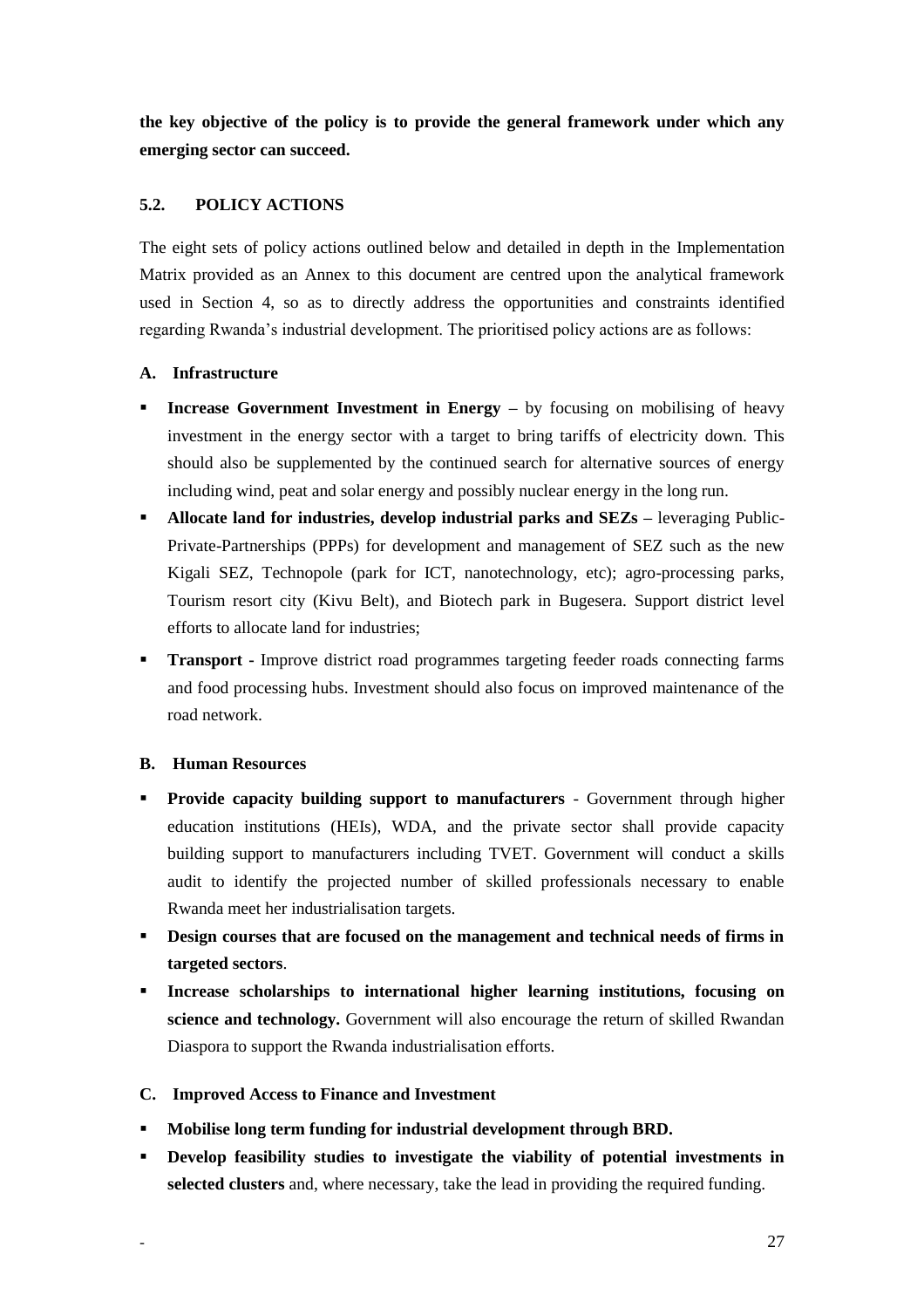**Fast track the development of the Rwanda Capital Market** as a source of long term funding for industries.

### **D. Trade Facilitation**

- Strengthen the effectiveness of Sanitary and Phyto-Sanitary measures (SPS) and Technical Barriers to Trade (TBT) enquiry points and consumer protection systems.
- **Promote co-operation on productivity and technical improvements by manufacturers to** meet compliance with international standards, including harmonisation with EAC standards.
- Increase efforts at eliminating regional NTBs through the national and regional mechanisms.

### **E. Technology, Research and Innovation**

- Restructure and expand the Institute of Scientific and Technological Research (IRST) to become the Industrial Research and Development Agency (IRDA) to facilitate the transfer of innovative technologies, to carry out industrial research and to stimulate national and international partnerships.
- Establish Appropriate Technology Demonstration Centres (ATDCs) in industrial parks.
- Increase funding to research institutions and higher-level academia to support desirable targeted industrial sectors.

### **F. Raw Materials and Industrial Inputs**

- **Conduct or update value chain analyses for targeted clusters** as a key component of cluster strategic plans to investigate ways in which supply linkages can be improved both domestically and for imported inputs. This should include study of international value chains;
- Undertake a review of the EAC Common External Tariff (CET) and **develop negotiation positions to reduce tariffs on key inputs** not produced competitively domestically, particularly those on the sensitive items list;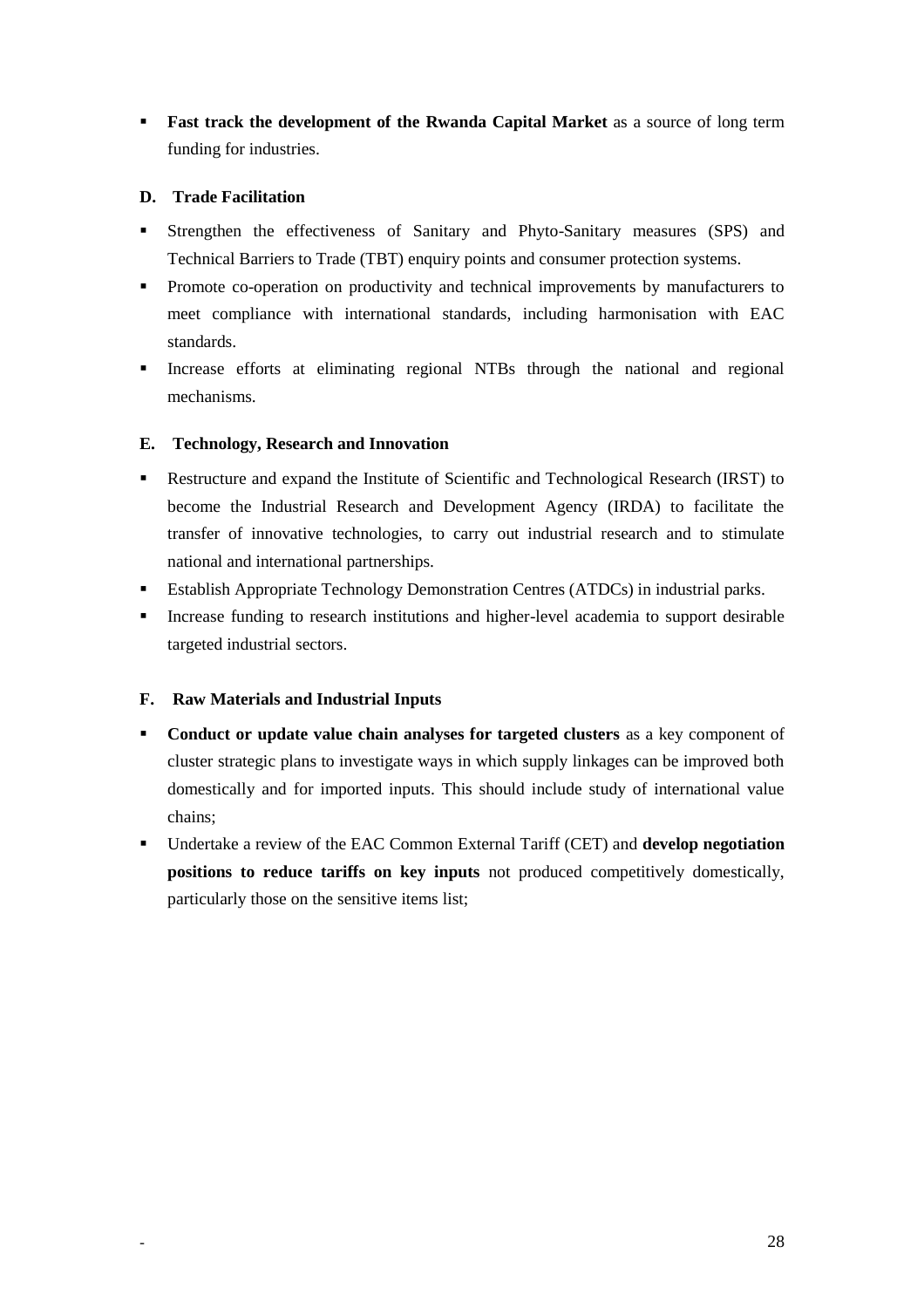### **G. Regulatory Environment**

- Provide incentive packages that are time bound and based on a monitoring and performance measurement system for targeted viable industries;
- Update the 1956 Law on Industrial Development;
- **Promote the development of cottage industries** through appropriate technologies and other business development support;
- **Establish corporate governance rules to guide businesses;**
- Conduct Regulatory Impact Assessments before putting in place regulations affecting business.

### **H. Environmental Sustainability**

- **Enforce the establishment of industry specific waste management systems –** Encourage industries to locate in industrial parks and special economic zones to benefit from centralised industrial waste management systems;
- **Through the use of PPPs, construct factory and warehouse facilities in the SEZ** for the relocation of industries in the Gikondo industrial area that has been gazetted as a marshland**;**
- **Sensitize Industrialists and enforce cleaner production systems in all industries;**
- Allow the use of biodegradable plastics in industrial applications within the framework of appropriate standards, and promote recycling systems in industry.

### <span id="page-28-0"></span>**6. IMPLEMENTATION PLAN**

### **The Policy will ensure high-level ownership and institutional co-ordination to promote industrial development and diversification.**

Industrial policy entails the interaction between Government and the private sector. Dialogue is extremely important to ensure that the private sector's knowledge of its own challenges reaches policy makers. It is also of paramount importance that industrial policy has clear lines of accountability to a high-level of political ownership. This is also important because it will add strength to implementation and demonstrate that there is political will behind the process of industrial development and diversification.

The preferred option for the Rwanda Industrial Policy is the creation of an Industrial Development and Export diversification Council (IDEC). *This body will be chaired by the Ministry of Trade and Industry, with RDB providing the Secretariat.* Membership will include a wide range of other institutions involved in industrial development and the body will draw on consultations through forums such as the Public Private Dialogue (PPD). IDEC's activity shall include the monitoring of implementation of cluster strategies and the design of new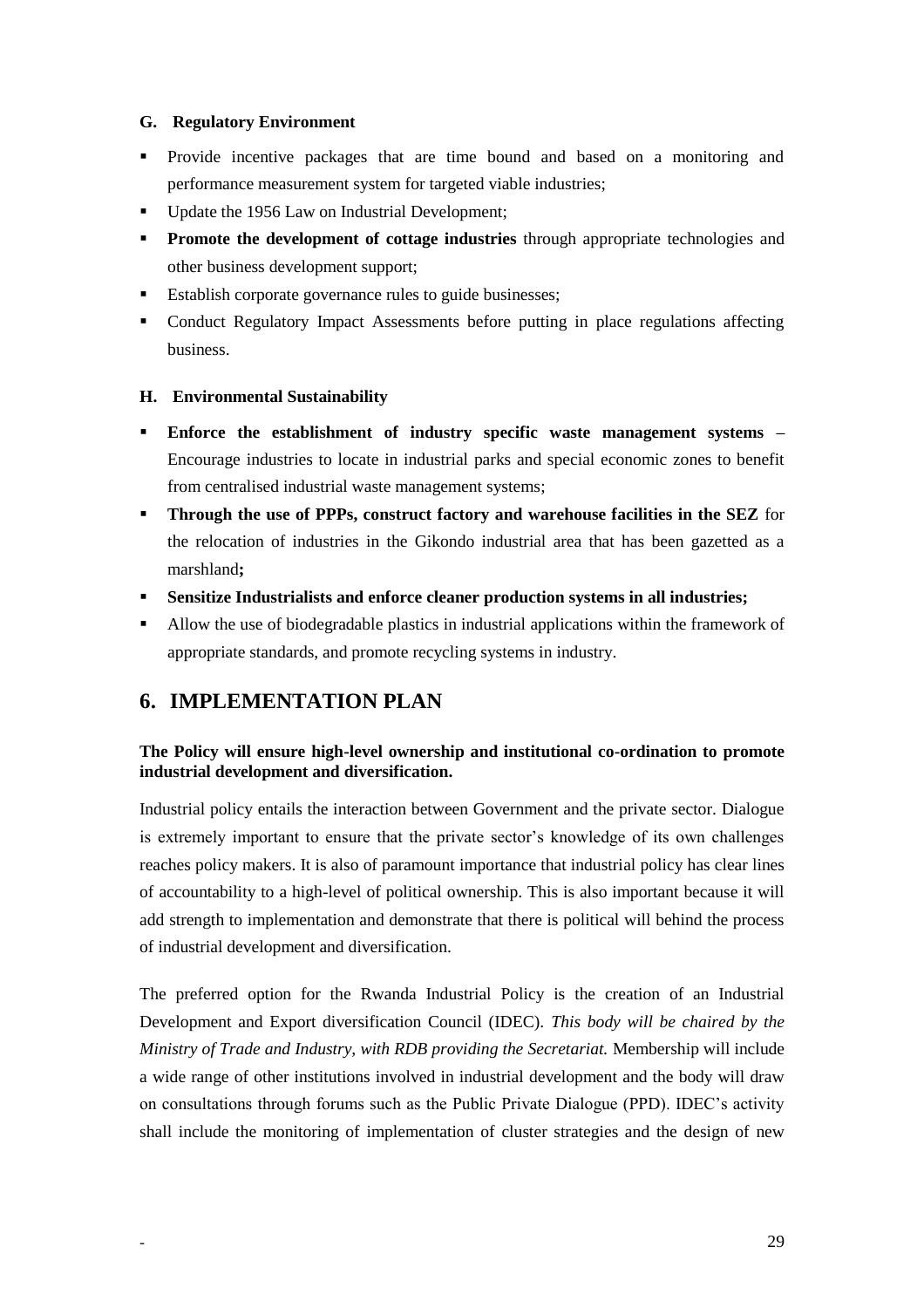interventions in financing, infrastructure, skills, trade facilitation and the regulatory environment. [Figure 5](#page-29-0) illustrates the configuration of the institutional framework.



<span id="page-29-0"></span>*Figure 5: Framework for implementing the Industrial Policy*

The key actions for the setting up and maintaining of this IDEC will be as follows:

- **Policy oversight -** Organise meetings at technical level every two months for policy implementation and meetings of the highest-level decision makers taking place twice a year. In addition to the IDEC, there is a need for a forum whereby private sector issues can be raised. This will be through the Public Private Dialogue (PPD). This will be complemented by an annual private sector conference where major issues will be presented and discussed, as well as more locally-oriented forums, which could be discussed through the District Joint Action Development in cooperation with the PSF.
- **Monitoring & evaluation -** Carry out annual review of policy implementation. The annual review will be prepared for the annual Kivu Retreat. Establish an annual private sector conference as well as sector-specific consultation including the Private Sector Development Cluster forum, at the RDB and MINICOM level. Put in place mechanisms for regularly receiving updated data on industrial performance – from MINICOM with the collaboration of the UNIDO Industrial Observatory. Link performance measures to incentive packages offered to private sector firms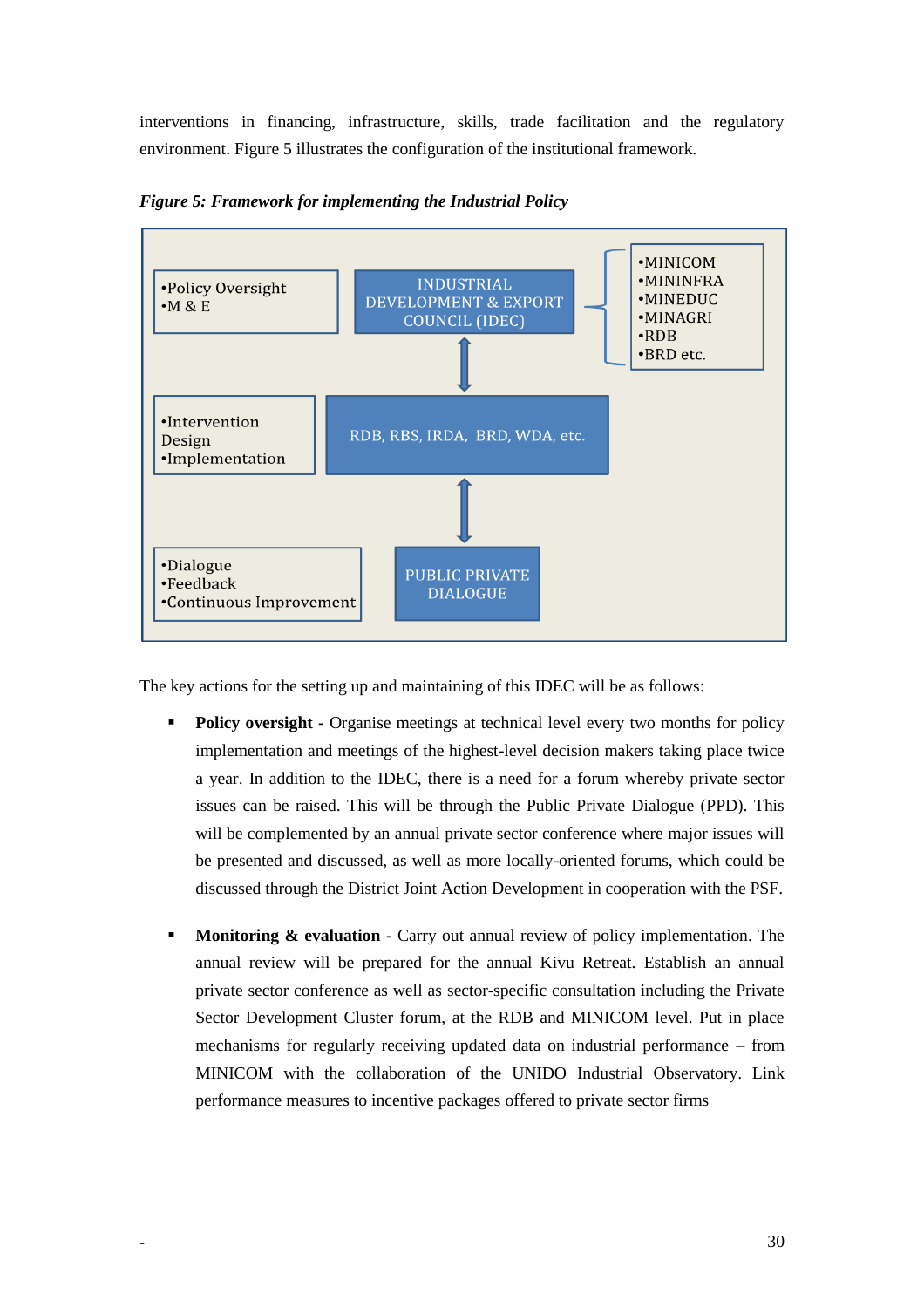**Budgeting -** Provide budget oversight of implementing institutions and allocations towards industrial policy implementation. Prepare a joint budget for Industrial Development and Export diversification efforts in the medium term.

### <span id="page-30-0"></span>**7. STAKEHOLDER VIEWS**

Stakeholders have been widely consulted in the development of the Rwanda Industrial Policy. A meeting was held in MINICOM on the 20th August 2010. The Workshop was at the level of technicians from key stakeholders. It aimed to provide the opportunity for discussing the finalisation and implementation of the Rwanda Industrial Policy.

Another high level stakeholder meeting (IDP National Steering Committee) was held at Hotel LAICO which included Ministers, Permanent secretaries, all Governors, all Mayors and Executive Secretaries, Director Generals and CEOs on 12<sup>th</sup> November 2010

In addition, an inter-ministerial meeting was held on the  $24<sup>th</sup>$  of March 2011 at the Prime Minister's office where the Industrial Policy was discussed and key recommendations were made towards the strengthening of the Policy.

### <span id="page-30-1"></span>**8. FINANCIAL IMPLICATIONS**

The financial implications of this policy are complex since they involve an array of institutions and a number of measures that are already accounted for in MTEFs, as well as new measures. The details of this breakdown are set out in the Implementation Matrix. The total budget is estimated at USD 29.51 million over a five-year period (2011-15). This figure is subject to revision based on periodic (annual or bi-annual) reviews by IDEC and sectoral agencies.

It is important to note however that this excludes investments in infrastructure, as well as large sector strategic investments that will be developed by MININFRA and the RDB Strategic Investment Unit respectively.

### **Source of Funding:**

The Government of Rwanda will provide the main source of direct funding for the Industrial Policy. However private investment will be leveraged as an essential driver of industrial development.

Other sources of funding can include:

i. Financing and technical assistance from Development Partners, e.g. The World Bank Group, EU, AfDB, One UN and additional multilateral and bilateral partners;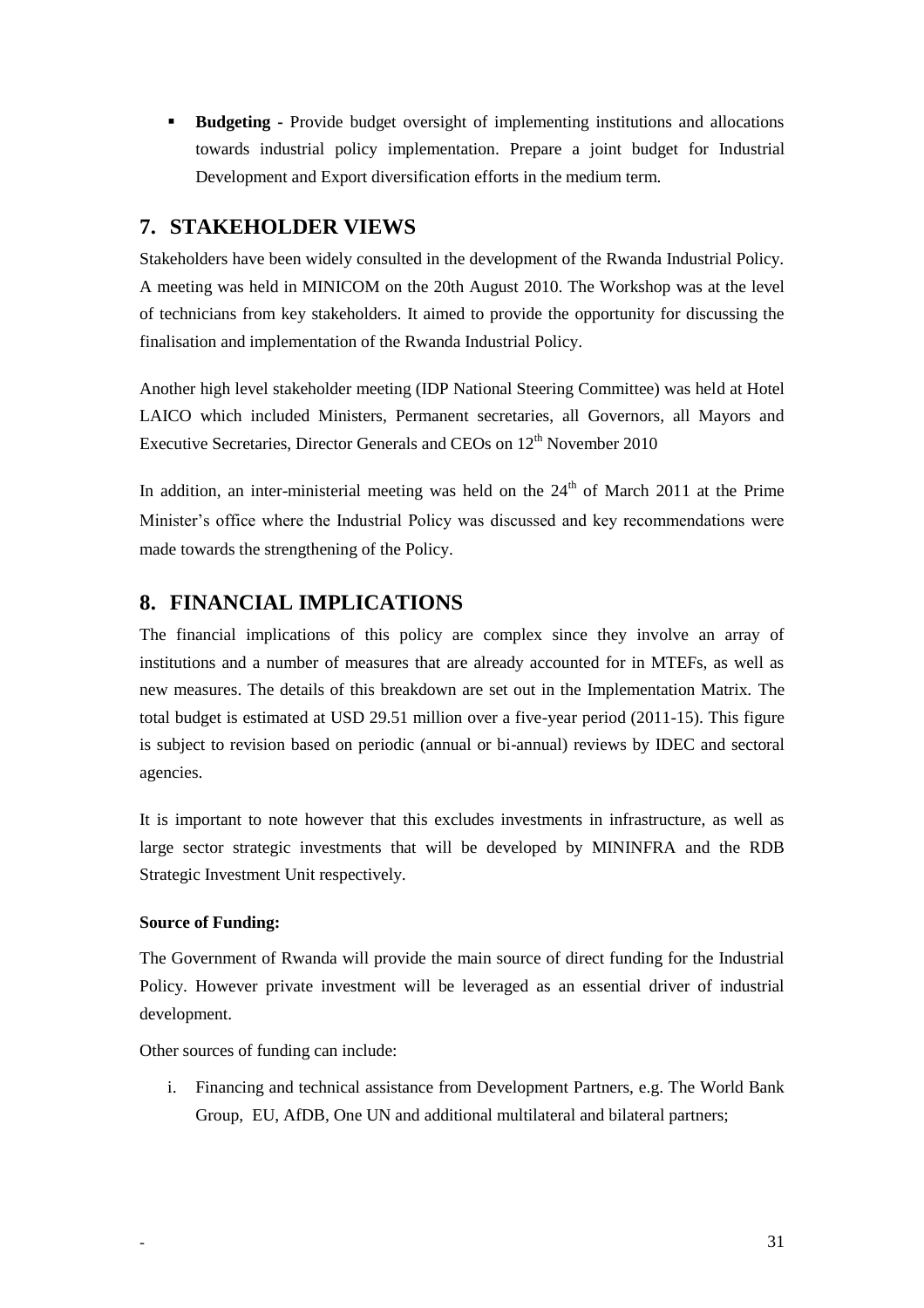- ii. The Rwanda Development Bank and commercial banks. Banks will prioritise the industrial sector by facilitating financing of viable industries. This can be achieved through the development of suitable financing mechanisms;
- iii. Borrowing from international financial markets;
- iv. Domestic capital markets, for instance through the issuance of bonds and other securities;
- v. Other means of support from Development Partners and global industry, such as internship and apprenticeship schemes.

### <span id="page-31-0"></span>**9. LEGAL IMPLICATIONS**

The Rwanda Industrial Policy will require:

- A review of the existing Industrial Law (1956) in Rwanda. This review should ensure that the Law is compatible with the aims of this policy;
- The new mandate and restructuring of the IRST into the IRDA will require a new bill and law to be passed;
- Undertake a review of the Investment Code to adapt incentive mechanisms for target growth sectors.

### <span id="page-31-1"></span>**10. IMPACT ON BUSINESS**

Business is the central focus of the Industrial Policy. The Policy aims to expand the horizons of the private sector in terms of new sectors for increasing value addition and growth. Business as a whole will benefit from efforts to remove co-ordination failures by investing in key infrastructure such as special economic zones, roads improvements and waste disposal.

The private sector will be widely and regularly consulted during the policy implementation stages. This input will be used to identify market failures and to evaluate the efficiency and effectiveness of policy implementation to address these failures. This is particularly important where businesses are engaged in innovative and new activities, where they are discovering comparative advantage. Through this process, businesses will receive support from Government, although incentives will be time-bound. Where businesses fail, the Government will support them if they are likely to prove competitive in the longer-term.

### <span id="page-31-2"></span>**11. IMPACT ON EQUALITY, UNITY AND RECONCILATION**

Industrial development impacts social goals of equality, unity and reconciliation through two channels: SME development and job creation. In line with Vision 2020, the Industrial Policy is designed to achieve off-farm employment totalling 1.4 million people by 2020, which will require the creation of 140,000 new jobs per annum. The welfare gains for the Rwandan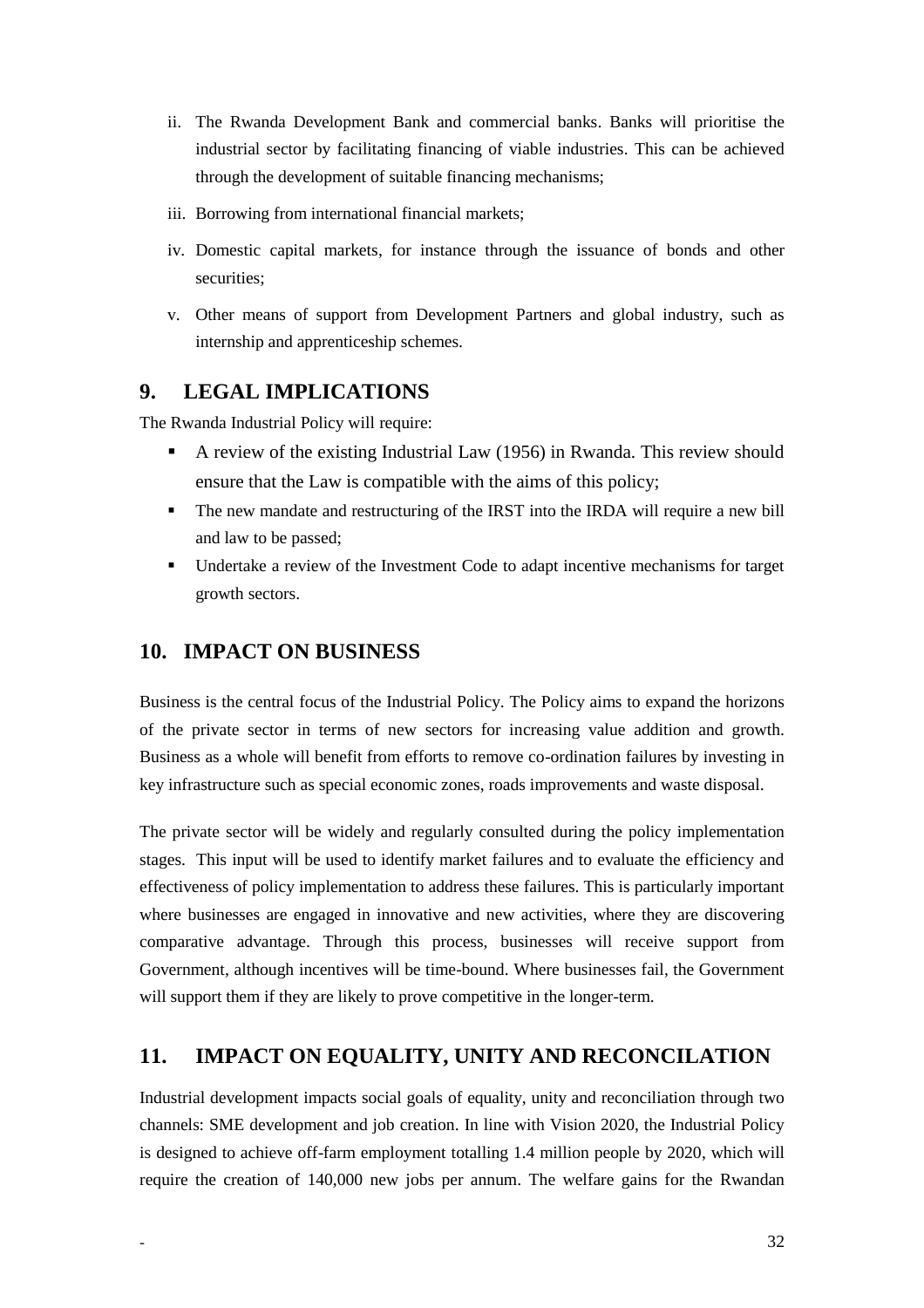people arising from job growth places the country on a path for sustainable and equitable social development.

## <span id="page-32-0"></span>**12. HANDLING PLAN**

Following adoption by Cabinet, the Industrial Policy will be disseminated to the private sector. There will be an inaugural meeting of the Industrial Development and Export Council (IDEC) upon the adoption of both the Industrial Policy and National Export Strategy. This body will be the key institution for overseeing implementation of the Industrial Policy at the national level.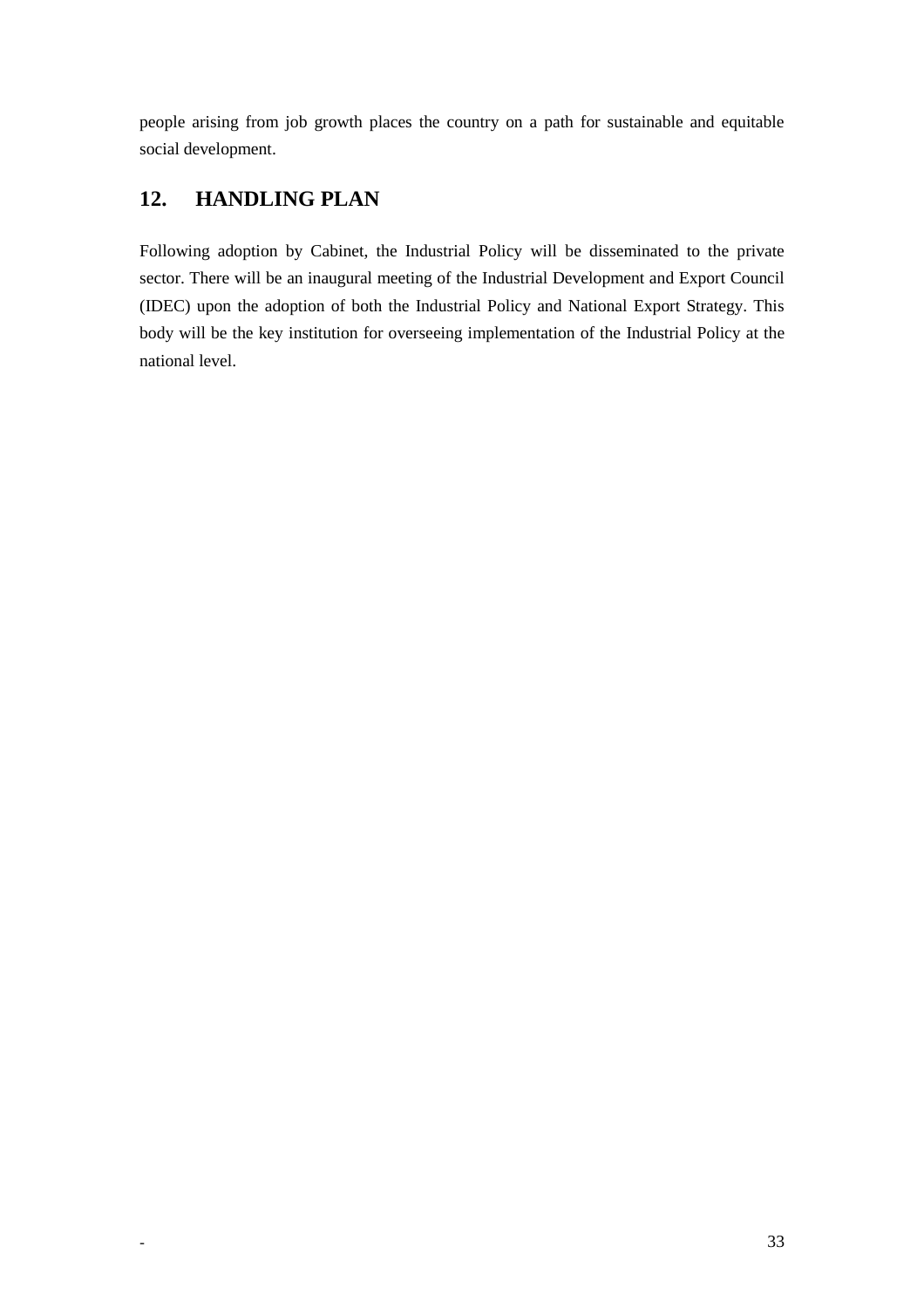### **5-YEAR IMPLEMENTATION MATRIX**

 $\mathbf{r}$ 

<span id="page-33-0"></span>

| <u>INCREASE DOMESTIC PRODUCTION FOR LOCAL CONSUMPTION AND EXPORT COMPETITIVENESS</u> |                                                                                                                                                                 |                                                                                                                                  |                                       |                 |                        |
|--------------------------------------------------------------------------------------|-----------------------------------------------------------------------------------------------------------------------------------------------------------------|----------------------------------------------------------------------------------------------------------------------------------|---------------------------------------|-----------------|------------------------|
| <b>AREA OF</b><br><b>INTERVENTION</b>                                                | <b>POLICY ACTIONS</b>                                                                                                                                           | PERFORMANCE INDICATOR                                                                                                            | <b>RESPONSIBLE</b><br><b>AGENCIES</b> | <b>TIMELINE</b> | <b>BUDGET</b><br>(USD) |
|                                                                                      | Increase government investment in the energy sector with<br>a target to bring tariffs of electricity down.                                                      | Tariffs for industrial usage down to<br>\$0.15 per kWh and even further to<br>the regional average of $0.10$ - $0.12$<br>\$/kWh. | MININFRA, MINICOM,<br><b>RDB PSF</b>  | 2011-2015       | <b>TBD</b>             |
|                                                                                      | Ensure that the oil pipeline from Kenya to Rwanda is<br>expedited so that fuel costs can be reduced.                                                            | The Kenya-Rwanda oil pipeline<br>having reached Kigali and fuel costs<br>reduced                                                 | MININFRA, MINICOM,<br><b>RDB PSF</b>  | 2011-2015       | <b>TBD</b>             |
| <b>INFRASTRUCTURE</b>                                                                | Continue the search for alternative sources of energy for<br>industrial use                                                                                     | Alternative sources of energy being<br>used in industries                                                                        | MININFRA, MINICOM,<br><b>RDB PSF</b>  | 2011-2015       | <b>TBD</b>             |
|                                                                                      | Allocate land for industries, develop industrial parks and<br><b>SEZs</b>                                                                                       | Kigali SEZ Operational, number of<br>firms in SEZs and Industrial Parks                                                          | MINICOM, RDB,<br><b>MINIFRA</b>       | 2011-2013       | <b>TBD</b>             |
|                                                                                      | Improve district road programmes targeting feeder roads<br>connecting farms and food processing hubs.                                                           | 50% of District feeder roads from<br>firms to processing factories and<br>markets in good condition during all<br>seasons        | MININFRA, MINICOM,<br><b>RDB</b>      | 2011-2015       | <b>TBD</b>             |
| <b>HUMAN RESOURCES</b>                                                               | Provide capacity building support to manufacturers<br>including TVET                                                                                            | Clear capacity building programme<br>for manufacturing firms ready<br>including improved TVET                                    | WDA, MINEDUC, RDB,<br><b>HEIs</b>     | 2011-15         | 1.0 <sub>m</sub>       |
|                                                                                      | Provide incentives to the best students to study science and<br>technology subjects and increase scholarships to<br>international higher learning institutions. | -Scholarships availed to students<br>studying the needed and most<br>relevant science subjects given<br>priority                 | <b>MINEDUC, PSF</b>                   | 2011-2015       | 6.0 <sub>m</sub>       |
|                                                                                      | Design courses that are focused on the management and<br>technical needs of firms in targeted sectors                                                           | Curricula and short courses relevant<br>to the needs of targeted firms in<br>place                                               | WDA, MINEDUC, RDB,<br><b>HEIs</b>     | 2011-12         | 0.2m                   |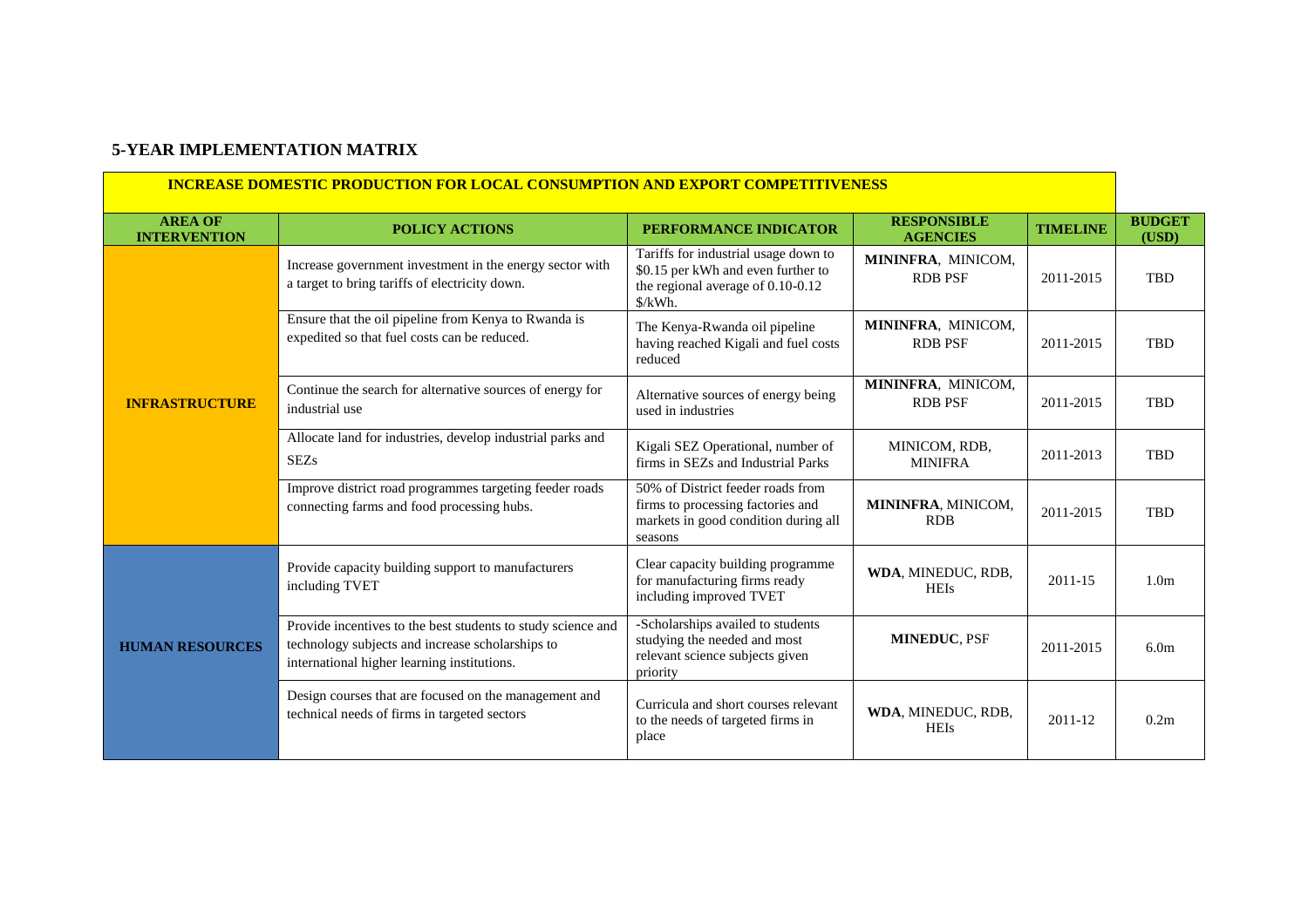|                           | Ensure that work placements and student industry<br>internships are the norm for university students.                                                                                                                                                                                                                  | Internships designed and focused to<br>build capacity relevant to industries<br>implemented | WDA, MINEDUC,<br>RDB/HCID, HEIs, PSF               | 2011-15   | 0.3 <sub>m</sub>  |
|---------------------------|------------------------------------------------------------------------------------------------------------------------------------------------------------------------------------------------------------------------------------------------------------------------------------------------------------------------|---------------------------------------------------------------------------------------------|----------------------------------------------------|-----------|-------------------|
|                           | Look into the feasibility of providing further tax incentives<br>for on the job training                                                                                                                                                                                                                               | Firms that provide on the job<br>training getting a tax incentive with<br>evidence reports. | MINECOFIN, WDA,<br>MINEDUC, RDB/HCID,<br>HEIs, PSF | 2011-2013 | $\theta$          |
|                           | Conduct a skills audit to identify the projected number of<br>skilled professionals necessary to enable Rwanda meet her<br>industrialization targets.                                                                                                                                                                  | Audit Report Published                                                                      | <b>RDB/HCID, MIFOTRA</b>                           | 2011-12   | 0.3 <sub>m</sub>  |
|                           | Undertake a review of the Investment Code to adapt<br>incentive mechanisms for target growth areas.                                                                                                                                                                                                                    | Review of the Investment Code<br>carried out                                                | <b>RDB, MINICOM</b>                                | 2011      | 0.03 <sub>m</sub> |
|                           | Develop and update Cluster Strategic Plans for - building<br>materials, ICT, leather and leather products, textiles,<br>pharmaceuticals, bio-plastics, minerals processing, dairy<br>products, agro-processing, and tourism & culture.<br>Develop feasibility studies for government investment<br>in specific sectors | Cluster Strategic Plans developed<br>and adopted and used to get<br>investors               | RDB, MINAGRI, PSF,<br><b>MINICOM</b>               | 2011-2012 | 0.25m             |
|                           | Government to make strategic investments in the selected<br>target clusters                                                                                                                                                                                                                                            | Level of investment in the key<br>strategic clusters. Investment<br>reports.                | <b>MINICOM, RDB</b>                                | 2011-2015 | <b>TBD</b>        |
|                           | Mobilise long term funding for industrial development<br>through BRD.                                                                                                                                                                                                                                                  | Loans granted to industries                                                                 | <b>BRD, RDB</b>                                    | 2011-2015 | <b>TBD</b>        |
|                           | Fast track the development of the Rwanda Capital Market<br>as a source of long term funding for industries.                                                                                                                                                                                                            | Number of firms accessing funds<br>from the capital market                                  | <b>CMAC, RDB</b>                                   | 2011-2015 | <b>TBD</b>        |
| <b>TRADE FACILITATION</b> | Initiate a joint forum among EAC partner states to<br>establish an investment plan to develop the infrastructure<br>of the Northern and Central Corridors.                                                                                                                                                             | Infrastructure plan and Investment<br>plan for EAC ready for<br>implementation              | MINEAC, MINICOM,<br>RDB, PSF, MININFRA             | 2012      | $\Omega$          |
|                           | Increase efforts at eliminating regional NTBs through the                                                                                                                                                                                                                                                              | Reduction in NTBs                                                                           | MINEAC,<br>RDB, PSF, MINICOM,                      | 2011-2015 | $\theta$          |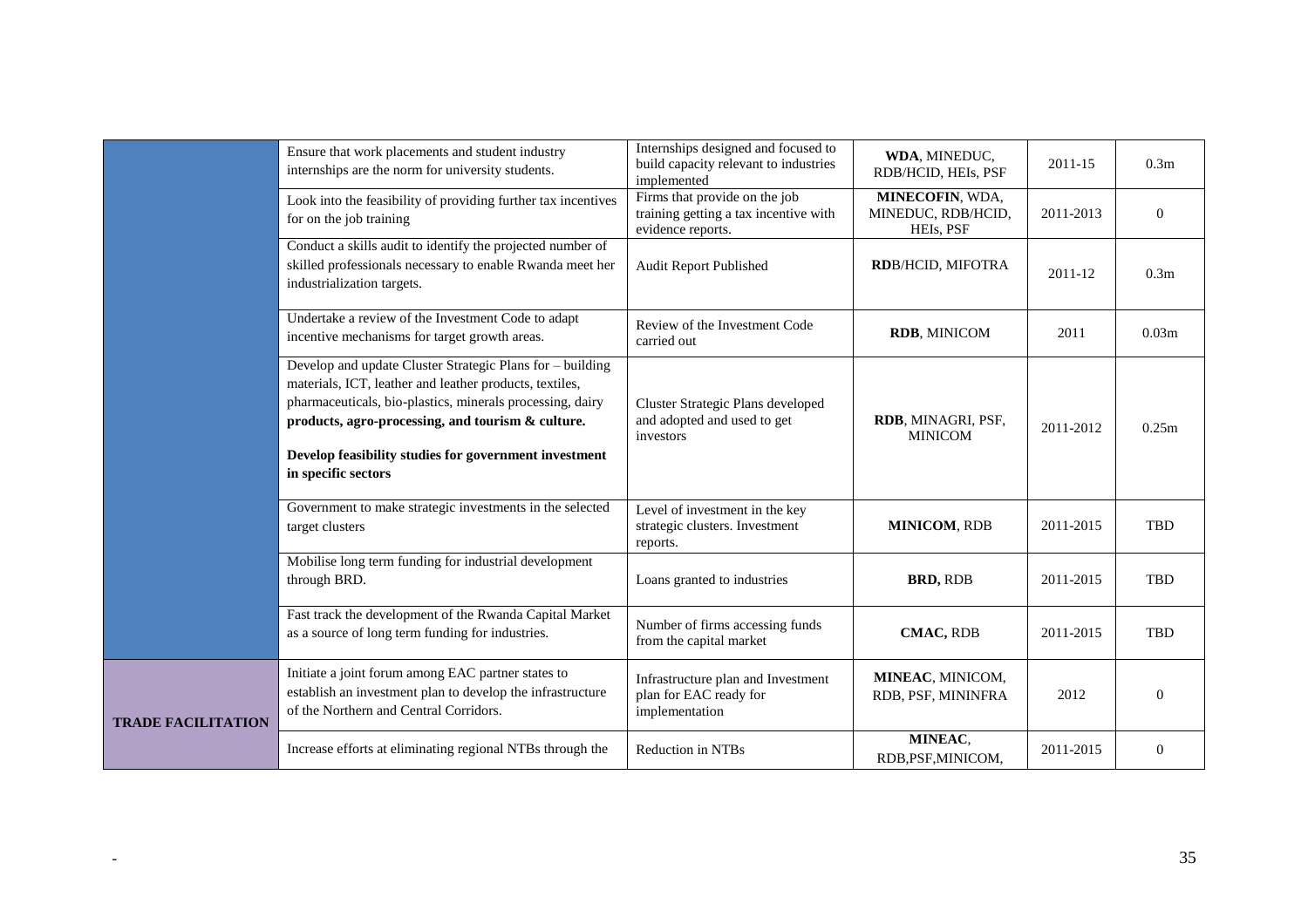|                                                         | national and regional mechanisms.                                                                                                                                                                                                                                                                                     |                                                                                                                                                        | <b>MININFRA</b>                       |               |                   |
|---------------------------------------------------------|-----------------------------------------------------------------------------------------------------------------------------------------------------------------------------------------------------------------------------------------------------------------------------------------------------------------------|--------------------------------------------------------------------------------------------------------------------------------------------------------|---------------------------------------|---------------|-------------------|
|                                                         | Promote co-operation between the Rwanda Bureau of<br>Standards (RBS) and manufacturers, particularly in food<br>processing sectors.                                                                                                                                                                                   | Greater cooperation and working<br>relationships well established<br>between RBS and agro-processing<br>firms                                          | RBS, MINICOM, RDB<br>MINAGRI, PSF     | 2011-2015     | 0.3 <sub>m</sub>  |
|                                                         | Strengthen the effectiveness of Sanitary and Phyto-<br>Sanitary measures (SPS) and Technical Barriers to Trade<br>(TBT) enquiry points and consumer protection systems.                                                                                                                                               | SPS and TBT effectiveness<br>strengthened                                                                                                              | RBS, MINICOM, RDB<br>MINAGRI, PSF     | 2011-2015     | 0.1 <sub>m</sub>  |
|                                                         | Promote co-operation on productivity and technical<br>improvements by manufacturers to meet compliance with<br>international standards.                                                                                                                                                                               | Compliance with international<br>standards by a greater proportion of<br>Rwandan firms                                                                 | RBS, MINICOM, RDB<br>MINAGRI, PSF     | 2011-12       | 0.08 <sub>m</sub> |
| TECHNOLOGY,<br><b>RESEARCH AND</b><br><b>INNOVATION</b> | Increase funding to research institutions and higher-level<br>academia to lead research into requirements for desirable<br>targeted industrial sectors.                                                                                                                                                               | Percentage of budget for research                                                                                                                      | MINEDUC, IRST PSF,<br><b>MINICOM</b>  | 2011-15       | <b>TBD</b>        |
|                                                         | Restructure and expand the Institute of Scientific and<br>Technological Research (IRST) to become the Industrial<br>Research and Development Agency (IRDA) to facilitate<br>the transfer of innovative technologies, to carry out<br>industrial research and to stimulate national and<br>international partnerships. | IRDA established, equipped and<br>supported with skilled personnel and<br>budget.                                                                      | MINEDUC, IRST PSF,<br><b>MINICOM</b>  | 2011-2012     | <b>TBD</b>        |
|                                                         | IRST/IRDA enables partnerships between Rwandan firms<br>and international firms and institutions in providing<br>technological solutions.                                                                                                                                                                             | IRST serving a greater role in<br>providing technological solutions to<br>firms. Number of regional and<br>international collaborating<br>institutions | IRST, MINICOM, RDB                    | $2011 - 2015$ | $\Omega$          |
|                                                         | Put in place tax incentives for research and development<br>(R&D) expenditure                                                                                                                                                                                                                                         | Incentives for research and<br>development expenditure proposed<br>and approved                                                                        | MINECOFIN, IRST,<br>MINICOM, RDB, PSF | 2011-2012     | <b>TBD</b>        |
|                                                         | Establish Technology Demonstration Centres (TDCs) in<br>industrial parks.                                                                                                                                                                                                                                             | <b>Technology Development</b><br>Demonstration Centres established<br>in all industrial parks                                                          | IRST, MINICOM, RDB                    | 2011-2012     | 1 <sub>m</sub>    |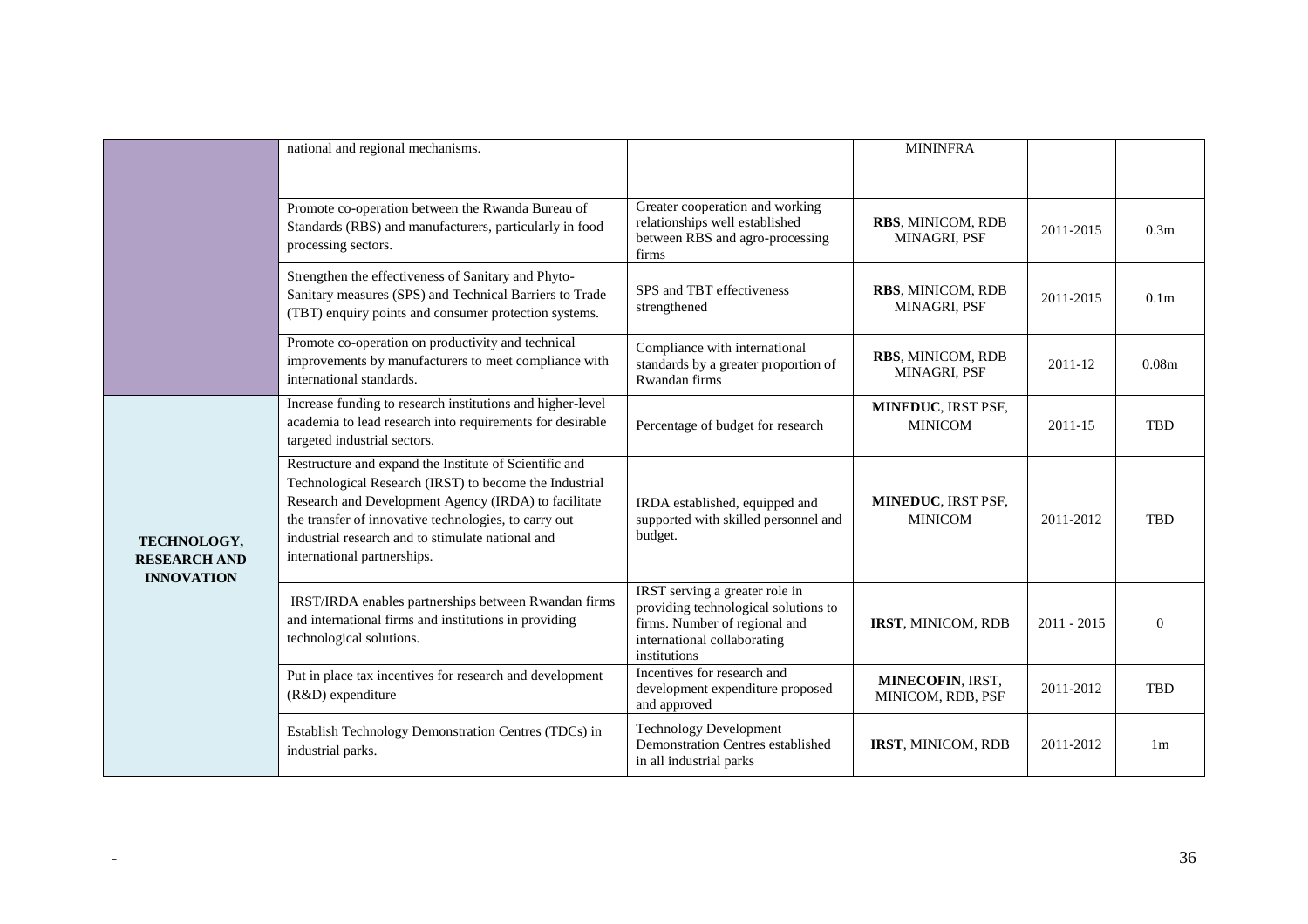|                                                      | Implement NICI Plan III business related applications of<br>ICT.                                                                                                                                                               | Implementation of NICI III                                                                               | <b>RDB</b>                                    | 2011-2012 | <b>TBD</b>                              |
|------------------------------------------------------|--------------------------------------------------------------------------------------------------------------------------------------------------------------------------------------------------------------------------------|----------------------------------------------------------------------------------------------------------|-----------------------------------------------|-----------|-----------------------------------------|
|                                                      | Fast-track the implementation of the recommendations<br>produced in the 2008 World Bank report 'Building<br>Science, Technology and Innovation Capacity in Rwanda'                                                             | Implementation of World Bank<br>study                                                                    | <b>MINICOM, IRST, RDB</b>                     | 2011-2012 | <b>TBD</b>                              |
| <b>REGULATORY</b><br><b>ENVIRONMENT</b>              | Provide incentive packages that are time bound and based<br>on a monitoring and performance measurement system for<br>targeted viable industries.                                                                              | Performance report on targeted<br>viable industries available and<br>incentive packages provided to them | MINICOM, RDB PSF,<br>MINECOFIN, RRA           | 2011-2020 | <b>TBD</b>                              |
|                                                      | Update the 1956 Law on Industrial Development.                                                                                                                                                                                 | New law enacted                                                                                          | MINICOM, MINIJUST                             | 2012      | $\Omega$                                |
|                                                      | Promote the development of cottage industries through<br>appropriate technologies and other business development<br>support.                                                                                                   | Increase in number of cottage<br>industries                                                              | MINICOM, MINALOC,<br><b>RDB</b> , Districts   | 2011-2015 | 3m                                      |
|                                                      | Enforce corporate governance rules to guide businesses                                                                                                                                                                         | Corporate governance rules enforced                                                                      | <b>RDB/Registrar General's</b><br>Office, PSF | 2011-12   | <b>TBD</b>                              |
|                                                      | Conduct Regulatory Impact Assessments before putting in<br>place regulations affecting businesses                                                                                                                              | Number of RIAs conducted                                                                                 | <b>All Institutions</b>                       | 2011-15   | <b>TBD</b>                              |
| <b>RAW MATERIALS AND</b><br><b>INDUSTRIAL INPUTS</b> | Conduct or update value chain analyses for targeted<br>clusters as a key component of cluster strategic plans                                                                                                                  | Value chain analyses conducted                                                                           | RDB, MINAGRI, PSF,<br><b>MINICOM</b>          | 2011-2012 | <b>Within</b><br>cluster<br>strategies] |
|                                                      | Undertake a review of the EAC Common External Tariff<br>(CET) and develop negotiation positions to reduce tariffs<br>on key inputs not produced competitively domestically,<br>particularly those on the sensitive items list; | Negotiation positions developed                                                                          | MINICOM, MINEAC                               | 2011      | $\Omega$                                |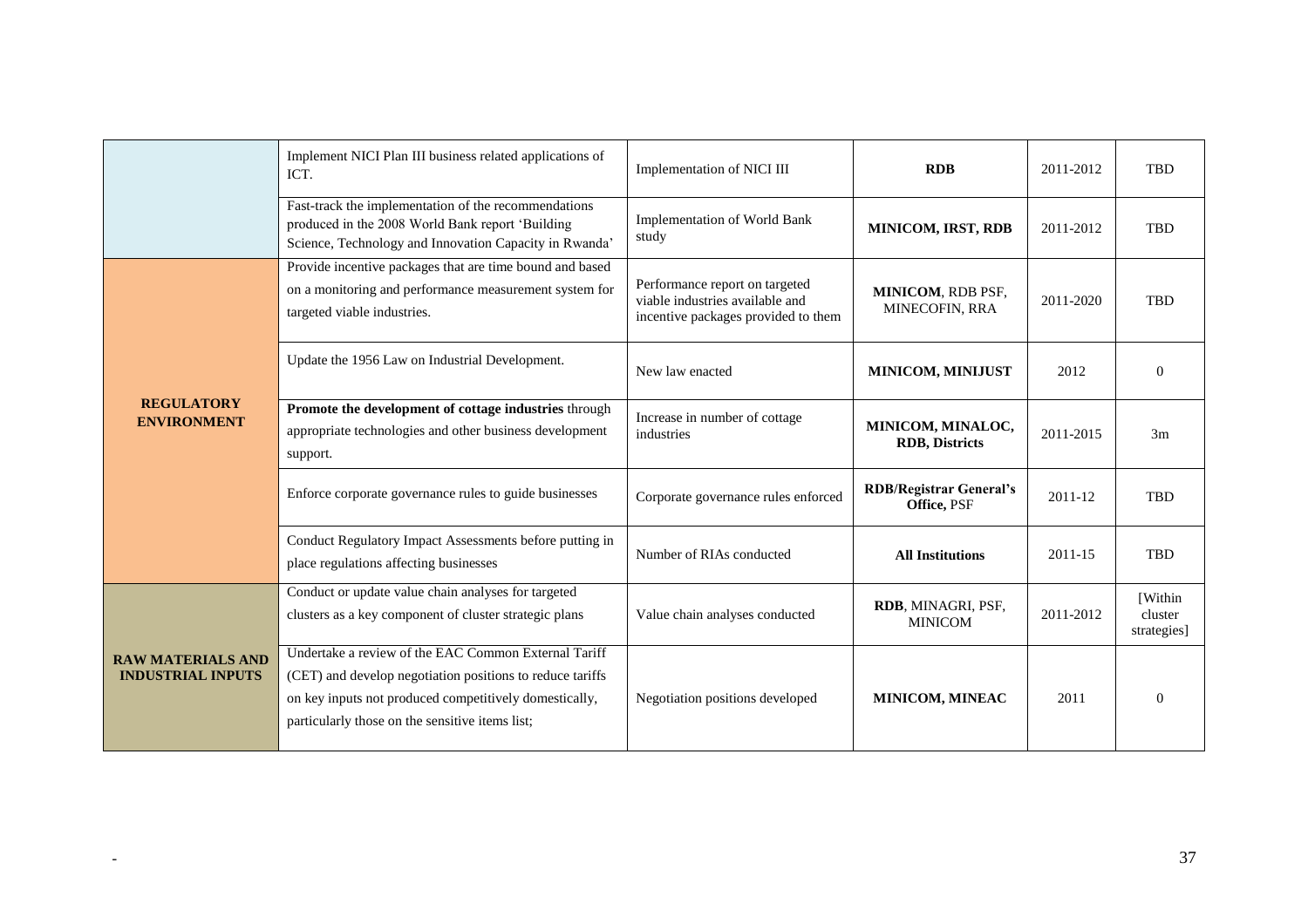| <b>ENVIRONMENTAL</b><br><b>SUSTAINABILITY</b> | Ensure regulation and support is in place for industries to<br>deal and treat specific wastes.                                                                                                                                    | 90 per cent of industrial firms with<br>waste treatment in place              | <b>MININFRA</b>                     | 2011-2012     | 0.5 <sub>m</sub>  |
|-----------------------------------------------|-----------------------------------------------------------------------------------------------------------------------------------------------------------------------------------------------------------------------------------|-------------------------------------------------------------------------------|-------------------------------------|---------------|-------------------|
|                                               | Enforce the establishment of industry specific waste<br>management systems – Encourage industries to locate in<br>industrial parks and special economic zones to benefit<br>from centralised industrial waste management systems. | Number of firms utilising waste<br>management systems                         | MININFRA, MINICOM,<br>RDB PSF, REMA | 2011-2014     | <b>TBD</b>        |
|                                               | Through the use of PPPs, construct factory and<br>warehouse facilities in the SEZ for the relocation of<br>industries in the Gikondo industrial area that has been<br>gazetted as a marshland.                                    | Number of industries relocated                                                | MINICOM, RDB,<br><b>MININFRA</b>    | $2011 - 2013$ | 16m               |
|                                               | <b>Sensitize Industrialists and enforce cleaner production</b><br>systems in all industries                                                                                                                                       | Number of industries using cleaner<br>production systems.                     | RDB, MINICOM, PSF                   | 2011-2012     | 0.2m              |
|                                               | Allow the use of biodegradable plastics in industrial<br>applications within the framework of appropriate<br>standards, and promote recycling systems in industry                                                                 | Number of industries using<br>biodegradable plastics and recycling<br>systems | REMA, MINICOM,<br><b>MINELA</b>     | 2011-2015     | TBD               |
| <b>SUB-TOTAL</b>                              |                                                                                                                                                                                                                                   |                                                                               |                                     |               | <b>USD 29.26M</b> |

### **ENSURE HIGH-LEVEL OWNERSHIP AND INSTITUTIONAL CO-ORDINATION TO PROMOTE INDUSTRIAL DEVELOPMENT AND DIVERSIFICATION**

| <b>KEY STRATEGY</b>                                                                               | <b>DETAILED ACTIONS</b>                                                                                                                              | <b>INDICATOR</b>                                                                                | <b>RESPONSIBILITY</b> | <b>TIMELINE</b> | <b>BUDGET</b><br>(RWF) |
|---------------------------------------------------------------------------------------------------|------------------------------------------------------------------------------------------------------------------------------------------------------|-------------------------------------------------------------------------------------------------|-----------------------|-----------------|------------------------|
| Put in place the institutional<br>framework for the<br>implementation of the Industrial<br>Policy | Set up the high-level Industrial Development and<br>Export Council (IDEC) as a decision-making forum<br>for the implementation of industrial policy. | IDEC set up and operational with a wide<br>membership including private sector<br>participation | <b>MINICOM. RDB</b>   | 2011            |                        |